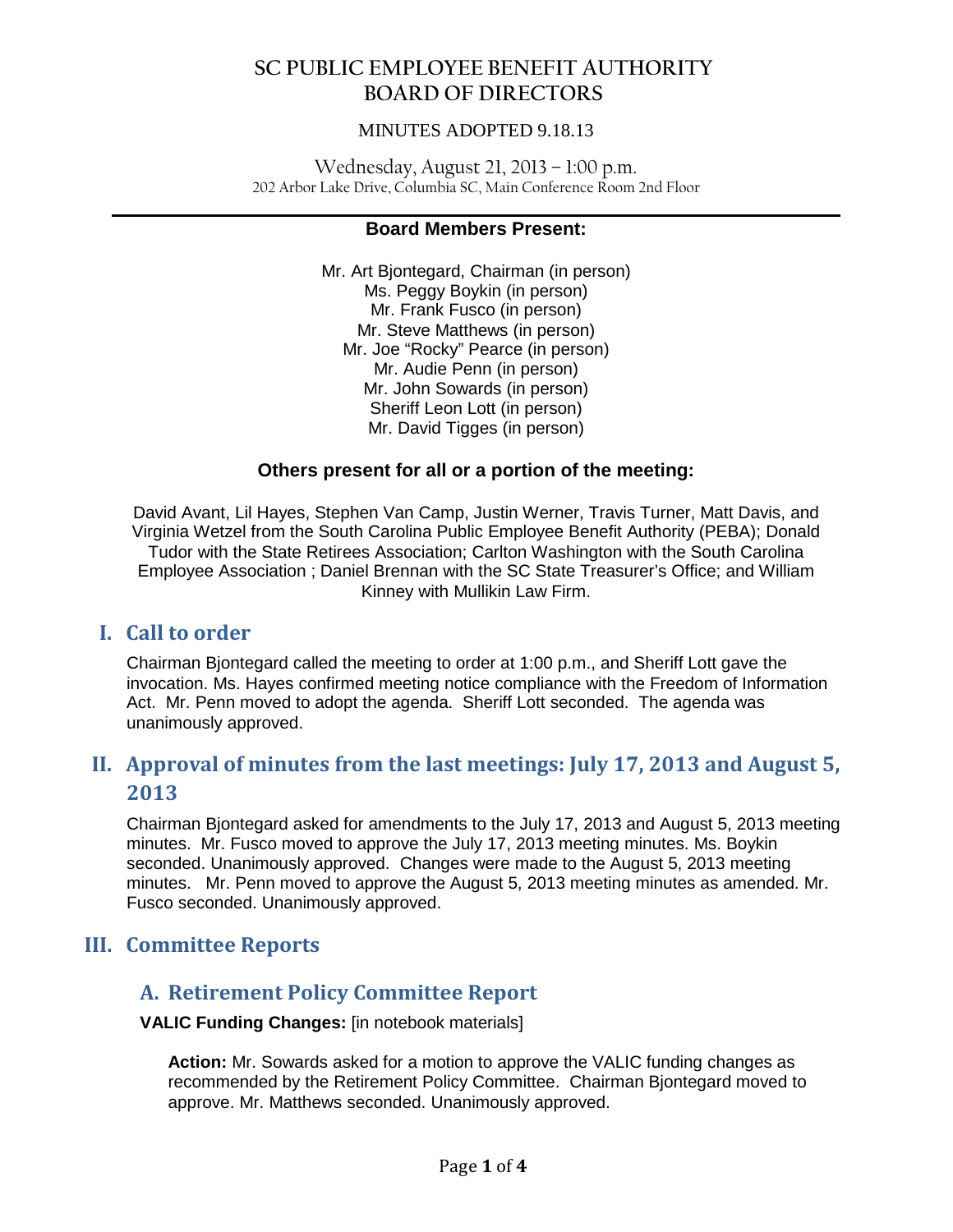### MINUTES ADOPTED 9.18.13

Wednesday, August 21, 2013 – 1:00 p.m. 202 Arbor Lake Drive, Columbia SC, Main Conference Room 2nd Floor

**\_\_\_\_\_\_\_\_\_\_\_\_\_\_\_\_\_\_\_\_\_\_\_\_\_\_\_\_\_\_\_\_\_\_\_\_\_\_\_\_\_\_\_\_\_\_\_\_\_\_\_\_\_\_\_\_\_\_\_\_\_\_\_\_\_\_\_\_\_\_\_\_\_\_\_\_\_\_**

#### **Retirement Committee Charter:** [in notebook materials]

**Action:** Mr. Sowards gave the recommended motion to the Board to approve the Retirement Policy Committee Charter. Chairman Bjontegard noted the motion and called for the vote. Unanimously approved.

#### **Committee Updates:**

The Retirement Policy Committee received an introductory presentation on the Deferred Compensation Program during the meeting held on July 24, 2013. The Committee will continue an in-depth review of the Deferred Compensation Program with presentations from Great West Retirement Services and Segal Consultants during the next scheduled meeting, September 4, 2013.

Two Retirement Policy Committee Members participated in the Optional Retirement Program's quarterly performance call that took place on August 13, 2013. A summary of ORP quarterly performance will be reviewed during the next Committee meeting.

## **B. Finance, Administration, Audit and Compliance Committee Report**

#### **Internal Auditor:**

The FAAC Committee reviewed comparative information from other States' Internal Auditor positions. The Position Description is still being developed. For the agency organization chart, the Committee recommends to the Board the following motion:

- The Internal Auditor will report directly to the FAAC Committee with a dotted line to the PEBA Director for administrative purposes.
- The FAAC Committee has the authority by the PEBA Board to develop the Internal Auditor position description, job parameters and a proposed Audit Unit structure and tasks.

**Action:** Mr. Matthews moved to approve the motion. Chairman Bjontegard seconded. Unanimously approved.

#### **PEBA's Strategic Plan:**

The FAAC Committee reviewed and amended PEBA's Strategic Plan during their meeting held on August 16, 2013. Committee feedback and changes were incorporated. Further changes were made by the Board.

**Action**: Mr. Matthews moved to approve PEBA's Strategic Plan as amended. Chairman Bjontegard seconded. Unanimously approved as amended.

#### **PEBA Agency's Budget:**

The FAAC Committee reviewed details of the agency's budget during their meeting held on August 16, 2013. There was discussion about information technology needs that will be part of future budget requests. Next month FAAC will review PEBA's budget documents due to the State Budget Office in early October.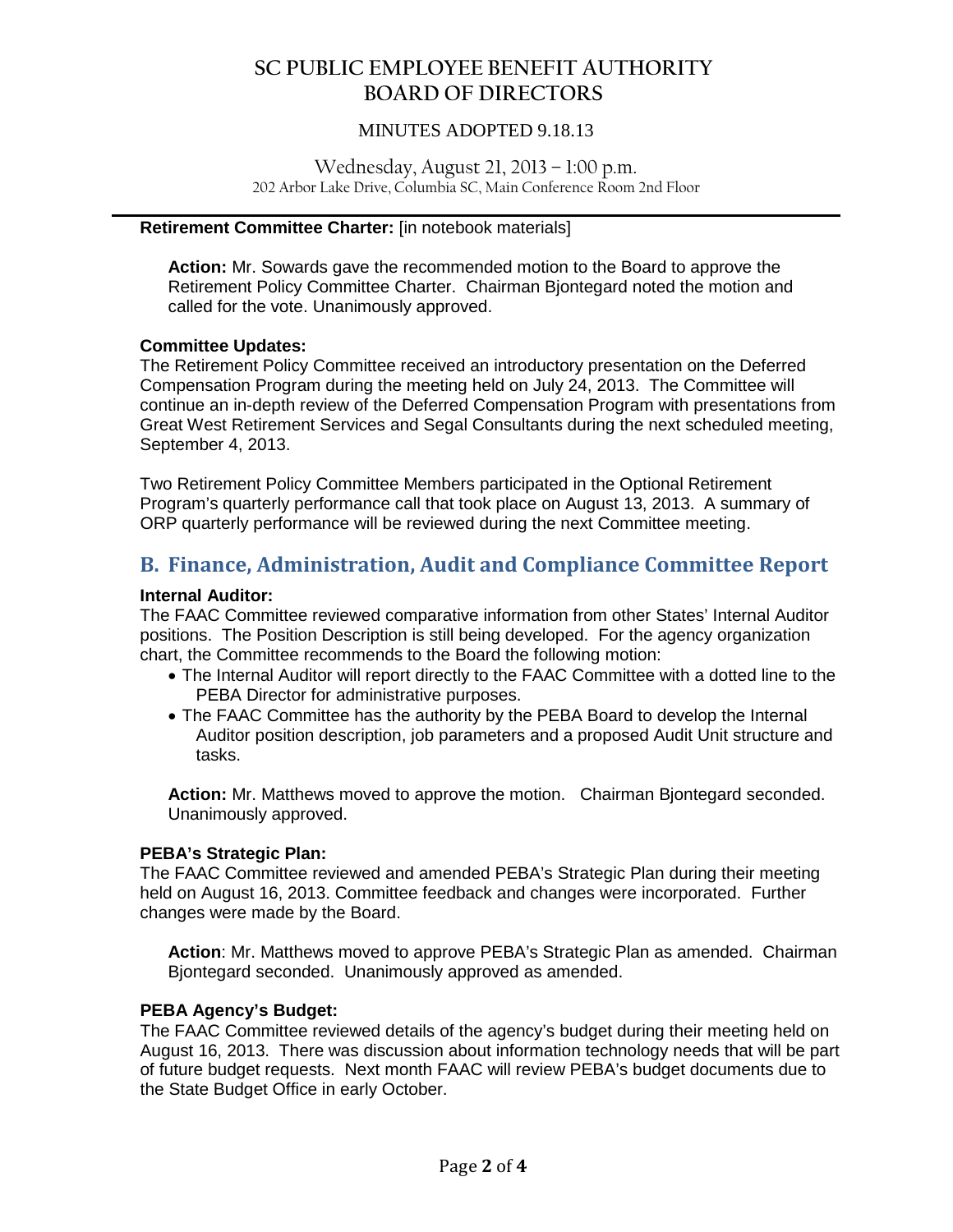### MINUTES ADOPTED 9.18.13

Wednesday, August 21, 2013 – 1:00 p.m. 202 Arbor Lake Drive, Columbia SC, Main Conference Room 2nd Floor

#### **\_\_\_\_\_\_\_\_\_\_\_\_\_\_\_\_\_\_\_\_\_\_\_\_\_\_\_\_\_\_\_\_\_\_\_\_\_\_\_\_\_\_\_\_\_\_\_\_\_\_\_\_\_\_\_\_\_\_\_\_\_\_\_\_\_\_\_\_\_\_\_\_\_\_\_\_\_\_ FAAC Committee Charter:**

**Action:** Mr. Matthews moved to approve the FAAC Committee Charter as recommended by the FAAC Committee. Chairman Bjontegard seconded. Unanimously approved.

Mr. Bjontegard noted that each committee may want to incorporate a communication oversight item in each of their charters.

#### **PEBA's Accountability Report:**

Chairman Bjontegard thanked communications staff for their work in developing PEBA's accountability report. Staff is incorporating changes that were recommended by the FAAC Committee. The amended document will be sent to all Board members for review.

#### **Board Bylaws:**

Mr. Matthews indicated the FAAC Committee will address the current policy of no participation in executive session by telephone in their next committee meeting.

# **C. Health Care Policy Committee Report**

#### **MUSC PCHM Pilot:**

Mr. Pearce thanked staff and the Board for their work towards the approval of the MUSC Patient Centered Medical Home (PCMH) Pilot Program. Staff confirmed that the pilot program has been submitted as an agenda item for the Budget and Control Board meeting scheduled for September 3, 2013. Staff will report to the PEBA Board any actions taken by the Budget and Control Board. Details of program implementation are in progress in anticipation of the Budget and Control Board's approval.

#### **PCMH Pilot Programs: Updates**

Travis Turner, Chief of Staff, reported there have been communications with Clemson University, Palmetto Health, SC Coalition on Health, and Midlands Orthopedic to discuss PCMH pilot plan initiatives and introductory plan details. It was noted that PCMH pilot programs with components within the parameters of the current 2014 State Health Plan will not require approval by the Budget and Control Board. All pilot programs are being reviewed by the PEBA Board as they arise. There was discussion about the bundling of health service fee agreements within various pilot programs.

**Telemedicine:** There was discussion regarding the status of the Telemedicine legislation (S. 290) that was not adopted during the 2013 Legislative Session. Mr. Avant advised that the 2014 SC State Health Plan (SHP) does not offer any impediments to "tele-consulting"; the SHP is already reimbursing for these claims.

#### **Three Year Health Vision:**

Mr. Pearce announced that the Health Care Policy Committee will be reviewing PEBA's three year health vision/initiatives during the month of September. It was noted that PCMH Pilot programs, bundling of health service fees, and future focus on quality outcomes for Centers for Excellence will be major components of the three year health vision.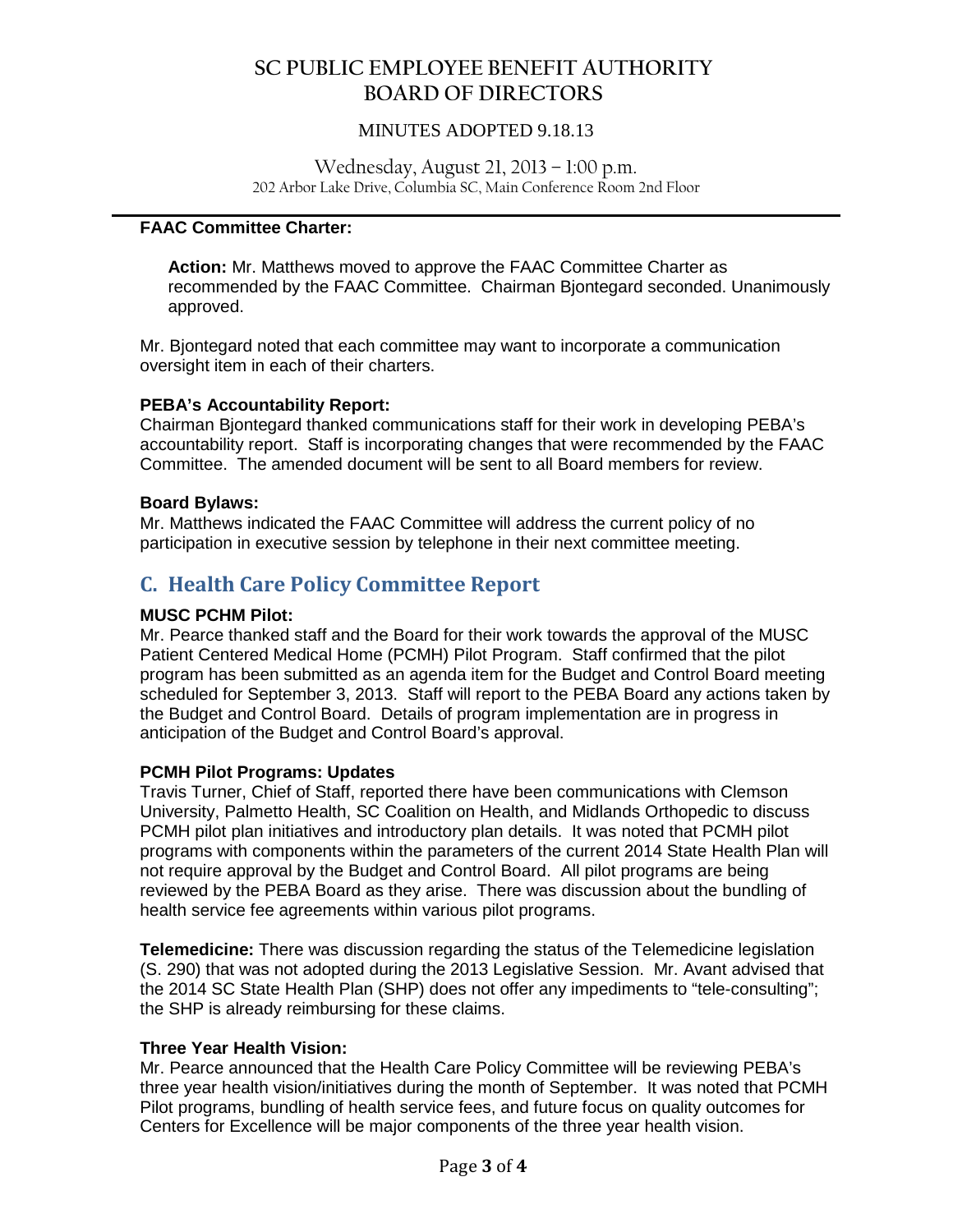### MINUTES ADOPTED 9.18.13

Wednesday, August 21, 2013 – 1:00 p.m. 202 Arbor Lake Drive, Columbia SC, Main Conference Room 2nd Floor

**\_\_\_\_\_\_\_\_\_\_\_\_\_\_\_\_\_\_\_\_\_\_\_\_\_\_\_\_\_\_\_\_\_\_\_\_\_\_\_\_\_\_\_\_\_\_\_\_\_\_\_\_\_\_\_\_\_\_\_\_\_\_\_\_\_\_\_\_\_\_\_\_\_\_\_\_\_\_**

## **IV. New Business**

There were no new business items discussed by the Board.

## **V. Round Table Discussion**

Mr. Avant reported that he and Chairman Bjontegard met with Governor Haley on August 6, 2013 to discuss PEBA. An extremely preliminary 2015 State Health Plan budget was presented. It had versions based upon PEBA's current Affordable Care Act (ACA) grandfathered status and also included ACA-compliant options. PEBA's legislative agenda for 2014 was also discussed.

Mr. Pearce inquired about PEBA's current IT Risk Assessment. Mr. Avant advised that Deloitte Touche's final assessment results will be provided to the PEBA Board in early September 2013. There was discussion about seeking International Organization for Standardization Certification (ISO) for PEBA's IT systems.

Based upon feedback from the majority of the PEBA Board, Chairman Bjontegard announced that the 2014 annual retreat will be held February 28, 2013 through March 1, 2014. Mr. Tigges volunteered McNair Law Firm's facilities as the location of the retreat. Chairman Bjontegard asked all Board members continue to provide agenda topics. Staff was directed to begin initial planning for presentations.

Chairman Bjontegard announced that the PEBA Board will be meeting in a new Board room starting in November 2013.

Mr. Fusco asked when the PEBA Board will begin preparing technical amendments to be submitted to the SC General Assembly for the upcoming 2014 Legislative Session. Mr. Avant advised that PEBA staff has generated a list of technical amendments for the Board to review in the next few months.

Mr. Avant announced that PEBA's IT department is exploring the use of Windows tablets or IPads for the PEBA Board members. Chairman Bjontegard requested there be an IT demonstration of each and an overview highlighting the pros and cons of each platform during the October 2013 Board meeting.

## **VI. Executive Session Pursuant to S.C. Code of Laws**

At 2:28 p.m., upon a motion by Mr. Sowards and second by Sheriff Lott, the Board voted unanimously to enter into executive session.

Open meeting resumed at 3:20 p.m. following the Executive Session. No action was taken by the Board while in Executive Session.

## **VII. Adjournment**

There being nothing further to discuss, Chairman Bjontegard adjourned the meeting at 3:22 p.m.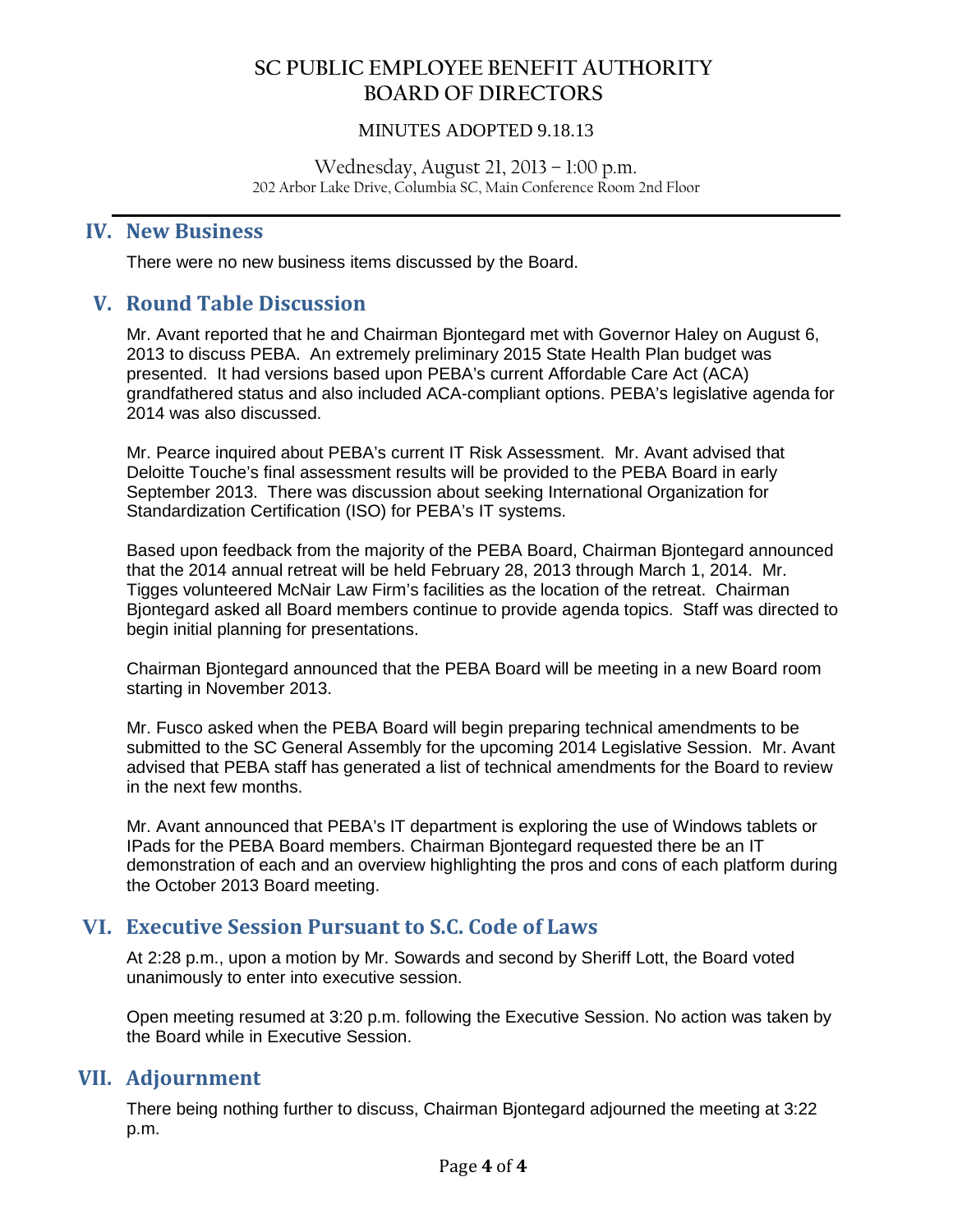# **SC Public Employee Benefit Authority Board of Directors Meeting**

202 Arbor Lake Drive, Columbia SC, 29223  $\cdot$ Main Conference Room  $\mathcal{L} = \{ \mathcal{L} \mid \mathcal{L} \in \mathcal{L} \}$ 

## **Wednesday, August 21, 2013 – 1:00 P.M.**

# **AGENDA**

- 1. Adoption of Proposed Agenda
- 2. Minutes of Previous Meetings: July 17, 2013 & August 5, 2013
- 3. Committee Reports
	- a. Retirement Policy Committee
	- b. Finance, Administration, Audit & Compliance Committee
	- c. Health Policy Committee
- 4. New Business
- 5. Round Table Discussion
- 6. Executive Session (if needed)

### NOTICE OF PUBLIC MEETING

This notice is given to meet the requirements of the S.C. Freedom of Information Act and the Americans with Disabilities Act. Furthermore, this facility is accessible to individuals with disabilities, and special accommodations will be provided if requested in advance.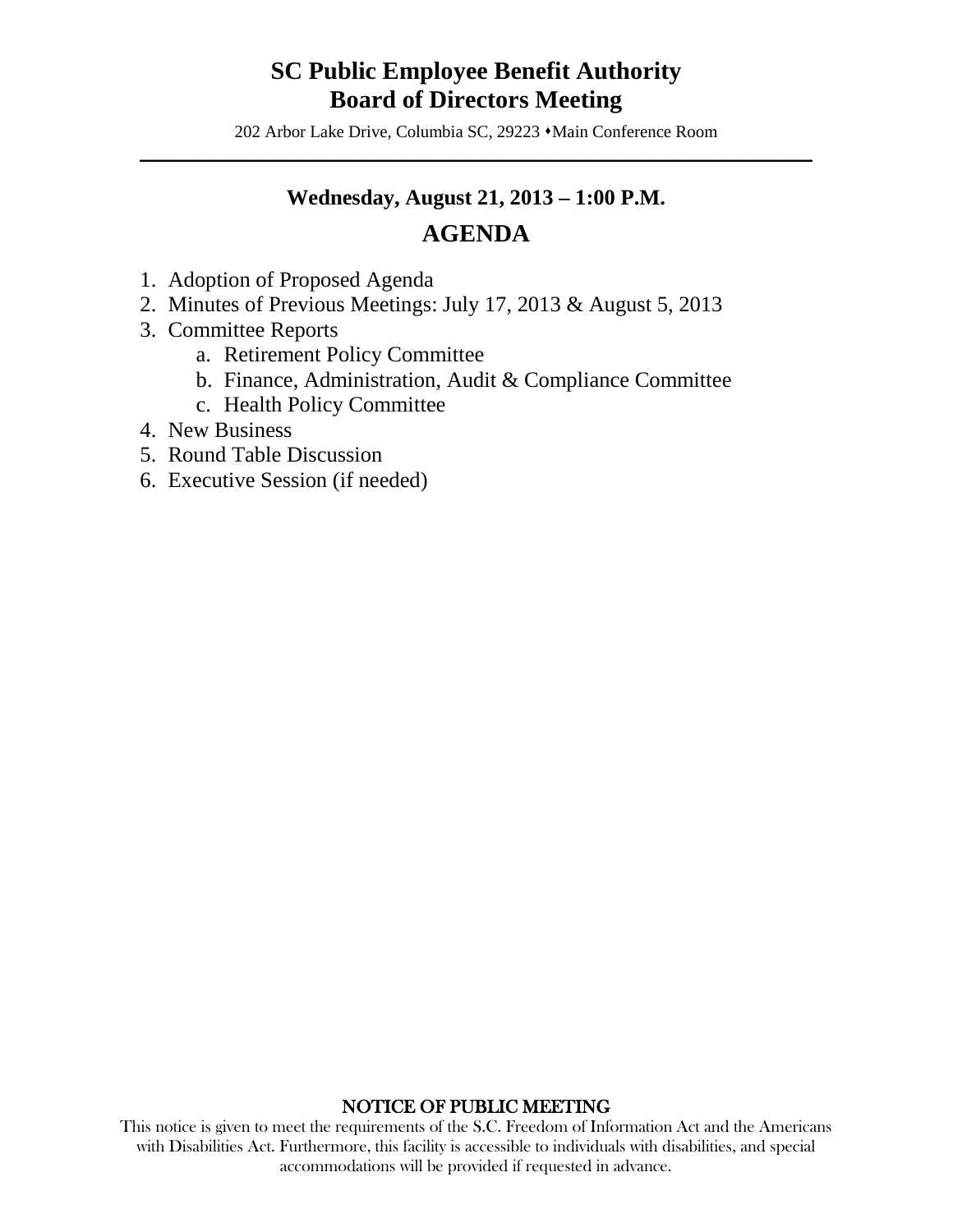#### DRAFT MINUTES

Wednesday, July 17, 2013 – 1:00 p.m. 202 Arbor Lake Drive, Columbia SC, Main Conference Room 2nd Floor

#### **\_\_\_\_\_\_\_\_\_\_\_\_\_\_\_\_\_\_\_\_\_\_\_\_\_\_\_\_\_\_\_\_\_\_\_\_\_\_\_\_\_\_\_\_\_\_\_\_\_\_\_\_\_\_\_\_\_\_\_\_\_\_\_\_\_\_\_\_\_\_\_\_\_\_\_\_\_\_ Board Members Present:**

Mr. Art Bjontegard, Chairman (in person) Ms. Peggy Boykin (in person) Mr. Frank Fusco (by telephone) Ms. Stacy Kubu (in person) Mr. Steve Matthews (in person) Mr. Joe "Rocky" Pearce (in person) Mr. Audie Penn (in person) Mr. Steve Heisler (in person) Mr. John Sowards (in person) Mr. David Tigges (in person)

### **Others present for all or a portion of the meeting:**

David Avant, Travis Turner, Lil Hayes, Stephen Van Camp, Matthew Davis, Justin Werner, Virginia Wetzel, Phyllis Buie, and Denise Hunter from the South Carolina Public Employee Benefit Authority (PEBA); Donald Tudor and Wayne Pruitt with the State Retirees Association; Vlad Steeve with the State Treasurer's Office; Mark Sweatman with MUSC; and Brooks Goodman with Blue Cross Blue Shield of South Carolina.

## **I. Call to order**

Chairman Bjontegard called the meeting to order at 1:00 p.m., and Ms. Kubu gave the invocation. Ms. Hayes confirmed meeting notice compliance with the Freedom of Information Act. Mr. Sowards moved to adopt the agenda. Mr. Penn seconded. Unanimously approved.

## **II. Approval of minutes from last meeting – June 19, 2013**

Mr. Pearce moved to approve the minutes of the June 19, 2013 meeting. Mr. Tigges seconded. Unanimously approved.

## **III. Committee Reports/ Old Business**

## **A. Health Care Policy Committee**

#### 2014 State Health Plan

Interim Director, David Avant provided a presentation summarizing the proposed details of the 2014 Employee State Health Plan as amended (In notebook materials, Tab 3).

Amendments:

- Employer premiums will increase by 6.8%
- Subscriber premium will increase 0% for each tier
- Co-payments and deductibles will increase by 20%
- Removal of ACA health care coverage requirements for full time/ temporary employees
- Removal of exclusions for pre-existing conditions for all covered subscribers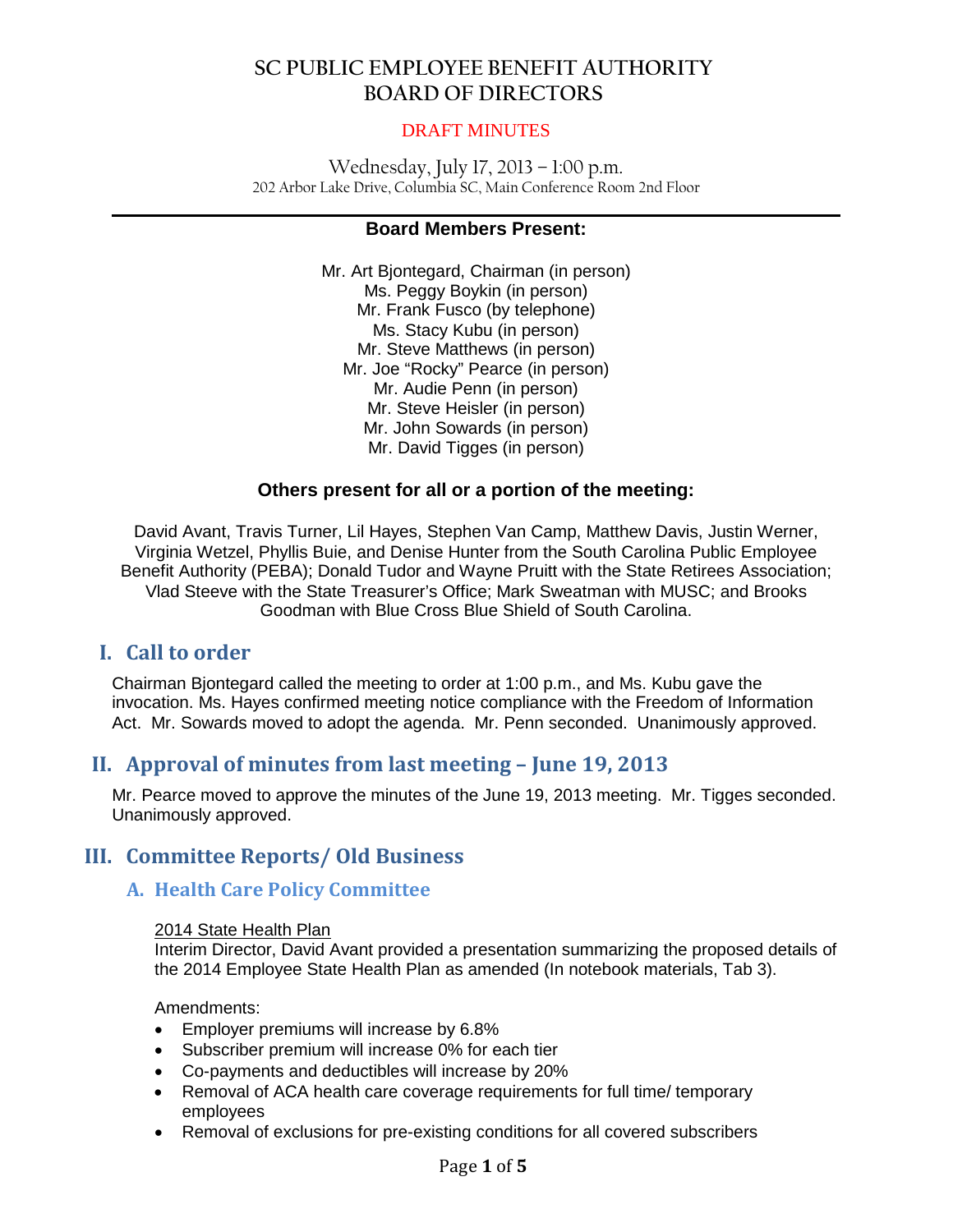#### DRAFT MINUTES

Wednesday, July 17, 2013 – 1:00 p.m. 202 Arbor Lake Drive, Columbia SC, Main Conference Room 2nd Floor

**\_\_\_\_\_\_\_\_\_\_\_\_\_\_\_\_\_\_\_\_\_\_\_\_\_\_\_\_\_\_\_\_\_\_\_\_\_\_\_\_\_\_\_\_\_\_\_\_\_\_\_\_\_\_\_\_\_\_\_\_\_\_\_\_\_\_\_\_\_\_\_\_\_\_\_\_\_\_**

It was noted that the Health Care Policy Committee recommended on June 24, 2013, an option in compliance with ACA regulations to provide health care coverage for full-time/ temporary employees. On July 5, 2013, the IRS announced that ACA compliance requirements for health care coverage for full time temporary employees would be postponed until 2015. Therefore, this would not be included in the 2014 State Health Plan. Staff has been directed to research various options for the 2015 State Health Plan.

Mr. Sowards inquired about reserves collected during the 2014 Plan Year. Mr. Avant indicated that all reserves are placed into the OPEB Trust Fund.

Mr. Penn inquired if there is going to be legislation introduced to change the definition of full-time temporary employees (working 30 hours or more). Mr. Avant indicated that will be addressed directly with employers as changes are made in the future.

Mr. Heisler inquired if there is a provision allowing PEBA to make adjustments to the plan during the plan year? Mr. Avant explained that the existing statute already includes provisions to allow for adjustments. Therefore a new provision is not needed.

#### **Action:**

Chairman Bjontegard asked for a motion to approve the 2014 State Health Plan as amended. Mr. Pearce moved to approve. Mr. Heisler seconded. The 2014 State Health Plan as amended was unanimously approved.

#### **Other Committee Updates:**

#### Pharmacy Benefits Manager

Staff Member Travis Turner explained that the Pharmacy Benefits Manager Contract will be finalized by the end of August 2013.

#### Patient Center Medical Home (PCMH) - Updates

Mr. Avant advised that staff has been reviewing 3 pilot programs:

| <b>PCMH</b><br><b>Pilot</b><br>Program | <b>Status</b>                                                                                                                                                                                       | <b>Potential Pilot</b><br><b>Subscribers</b> |
|----------------------------------------|-----------------------------------------------------------------------------------------------------------------------------------------------------------------------------------------------------|----------------------------------------------|
| Clemson                                | • Internal operations still being finalized.<br>• Seeking revenue to start the program                                                                                                              | 8,000                                        |
| Palmetto<br>Health                     | • Scheduled meeting on July 23, 2013, with PEBA<br>staff, Blue Cross Blue Shield, and Palmetto Health to<br>go over introductory details of the pilot program.                                      | 1,200                                        |
| <b>MUSC</b>                            | . Pilot program details in finalization stage<br>. Pilot would require new health care plan<br>• Concerned about timing of implementation of a new<br>plan prior to October 2013 enrollment period. | 18,000                                       |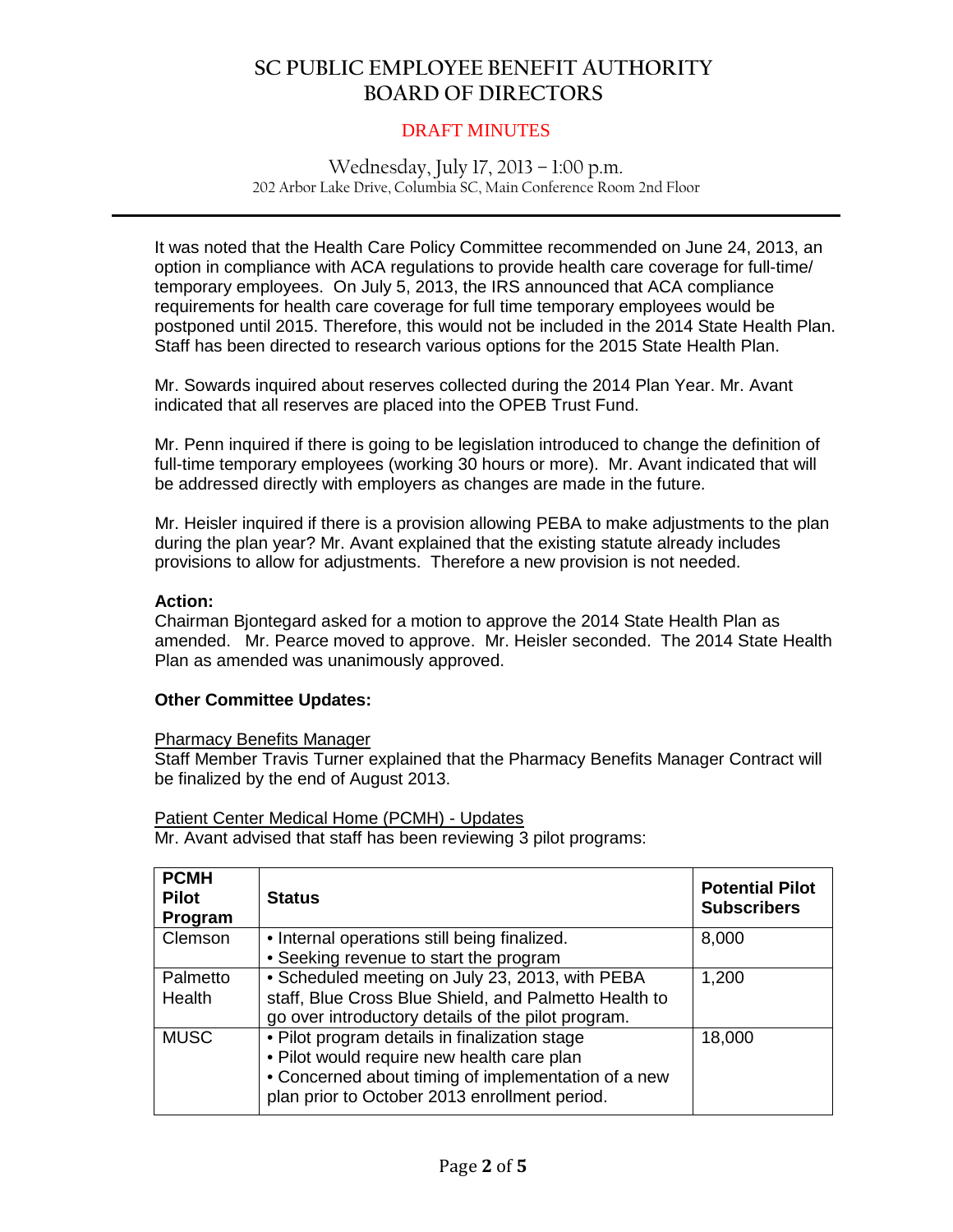#### DRAFT MINUTES

#### Wednesday, July 17, 2013 – 1:00 p.m. 202 Arbor Lake Drive, Columbia SC, Main Conference Room 2nd Floor

**\_\_\_\_\_\_\_\_\_\_\_\_\_\_\_\_\_\_\_\_\_\_\_\_\_\_\_\_\_\_\_\_\_\_\_\_\_\_\_\_\_\_\_\_\_\_\_\_\_\_\_\_\_\_\_\_\_\_\_\_\_\_\_\_\_\_\_\_\_\_\_\_\_\_\_\_\_\_**

Mr. Avant advised that pilot programs requiring new health plans must be approved by the PEBA Board and then approved by the SC Budget and Control Board. All other PCMH pilot programs that do not require a new health plan can be implemented within the parameters of the current State Health Plan. Therefore, the MUSC Pilot Program would require an approval by the PEBA Board and the Budget and Control Board before plan implementation for the 2014 plan year (enrollment during October 2013).

Mr. Sowards and Ms. Boykin suggested that the PEBA Board have a telephonic meeting to review the MUSC Pilot Plan in a timely manner prior to the scheduled Budget and Control Board meeting on August 13, 2013.

Mr. Penn asked if there will be defined deliverables with measurable outcomes. Interim Director Avant explained that staff will work with MUSC to insure deliverables are established within plan design. He also stated that the current State Health Plan subscribers can serve as the population used to gather baseline data.

#### **Action:**

Chairman Bjontegard asked for a motion. Mr. Pearce made a motion to recognize that the Health Care Policy Committee will meet between now and August 5, 2013, to receive information about a potential MUSC Pilot Program that must be revenue neutral to the SC State Health Plan, must have PCMH components, and must include health wellness components. The Health Care Policy Committee must provide their recommendation to the PEBA Board during a telephonic Board meeting scheduled on August 5, 2013, at 1:00 p.m. The PEBA Board will then send their approvals to the Budget and Control Board during their scheduled meeting on August 13, 2013. Mr. Tigges moved to approve. Mr. Sowards seconded. The motion was unanimously approved.

Ms. Boykin asked for parameters requiring PEBA Board approvals of pilot programs. Mr. Avant explained that the PEBA Board will need to approve pilot programs that have terms and conditions apart from the State Health Plan. He advised that the PEBA Board is not legally required to approve pilot programs whose parameters fall within the terms and conditions of the State Health Plan. However, the Board can determine their level of involvement in the selection of pilot programs as they see fit. Chairman Bjontegard confirmed with the PEBA Board to give staff directive in all pilot programs whose parameters fall within the terms and conditions of the State Health Plan as approved by the PEBA Board.

## **B. Retirement Policy Committee**

#### **Committee Updates:**

Chairman Sowards announced that the Retirement Policy Committee will be meeting on July 24, 2013 to resume their review of the Deferred Compensation Program and the PEBA Board's strategic plans. He will report any recommendations on these issues to the Board during the August 2014 Board meeting.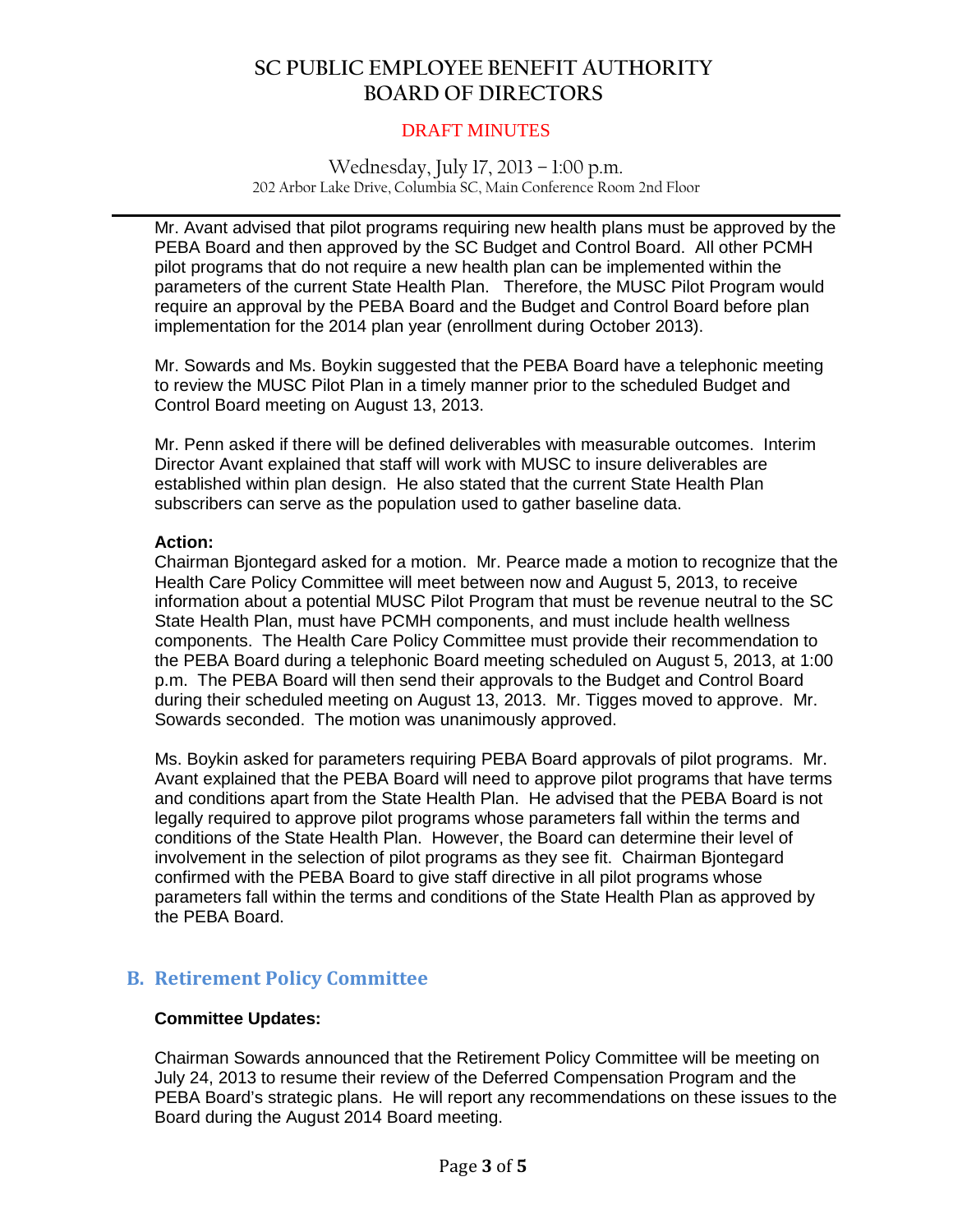#### DRAFT MINUTES

Wednesday, July 17, 2013 – 1:00 p.m. 202 Arbor Lake Drive, Columbia SC, Main Conference Room 2nd Floor

**\_\_\_\_\_\_\_\_\_\_\_\_\_\_\_\_\_\_\_\_\_\_\_\_\_\_\_\_\_\_\_\_\_\_\_\_\_\_\_\_\_\_\_\_\_\_\_\_\_\_\_\_\_\_\_\_\_\_\_\_\_\_\_\_\_\_\_\_\_\_\_\_\_\_\_\_\_\_**

He reminded everyone that the State Optional Retirement Plan's quarterly performance call is scheduled for August 13, 2013. If any member would like to participate in that call they need to contact staff in advance.

He also reminded everyone of the NAGDCA Conference scheduled for September 8 – 11, 2013.

## **C. Finance, Administration, Audit and Compliance Committee**

#### **Committee Updates**

Mr. Matthews announced that the FAAC Committee will be meeting on August 16, 2013, and will be reviewing four agenda items:

1) Strategic Planning

2) PEBA's Accountability Report (due to the Office of State Budget on 9/16/2013)

3) PEBA's Detailed Agency Budget

4) Internal Auditor's Position.

He will report any recommendations on these issues to the Board during the August 2014 Board meeting.

Chairman Bjontegard would like to add an additional item to the FAAC scheduled meeting: Proxy Voting. Mr. Sowards and Mr. Tigges stated they were not in favor of proxy voting.

## **IV. New business**

## **A. 2014 Retreat:**

Chairman Bjontegard asked all Board members to consider several different dates for the 2014 Board Retreat (January 31, 2014 – February 1, 2014 or February 28, 2014 – March 1, 2013) and to provide staff with topics they would like to review.

Chairman Bjontegard suggested an educational meeting with PEBA's top ten vendors.

Board members expressed their desire to have the retreat centrally located in the Columbia area out of convenience for all Board Members.

#### **B. Additional Resource Materials: Available on the Extranet and in Notebook**

Chairman Bjontegard asked members to review the following additional materials in their notebooks: Legislative Year End Update, PEBA Board Calendar, and the Past Action Report.

He would like to add 3 additional legislative bills that may require follow-up in the upcoming 2014 Legislative Session:

- 1) Senate Bill 290 (Telemedicine)
- 2) Senate Bill 568 (Certificate of Need)
- 3) Senate Bill 180 (Tobacco Surcharge)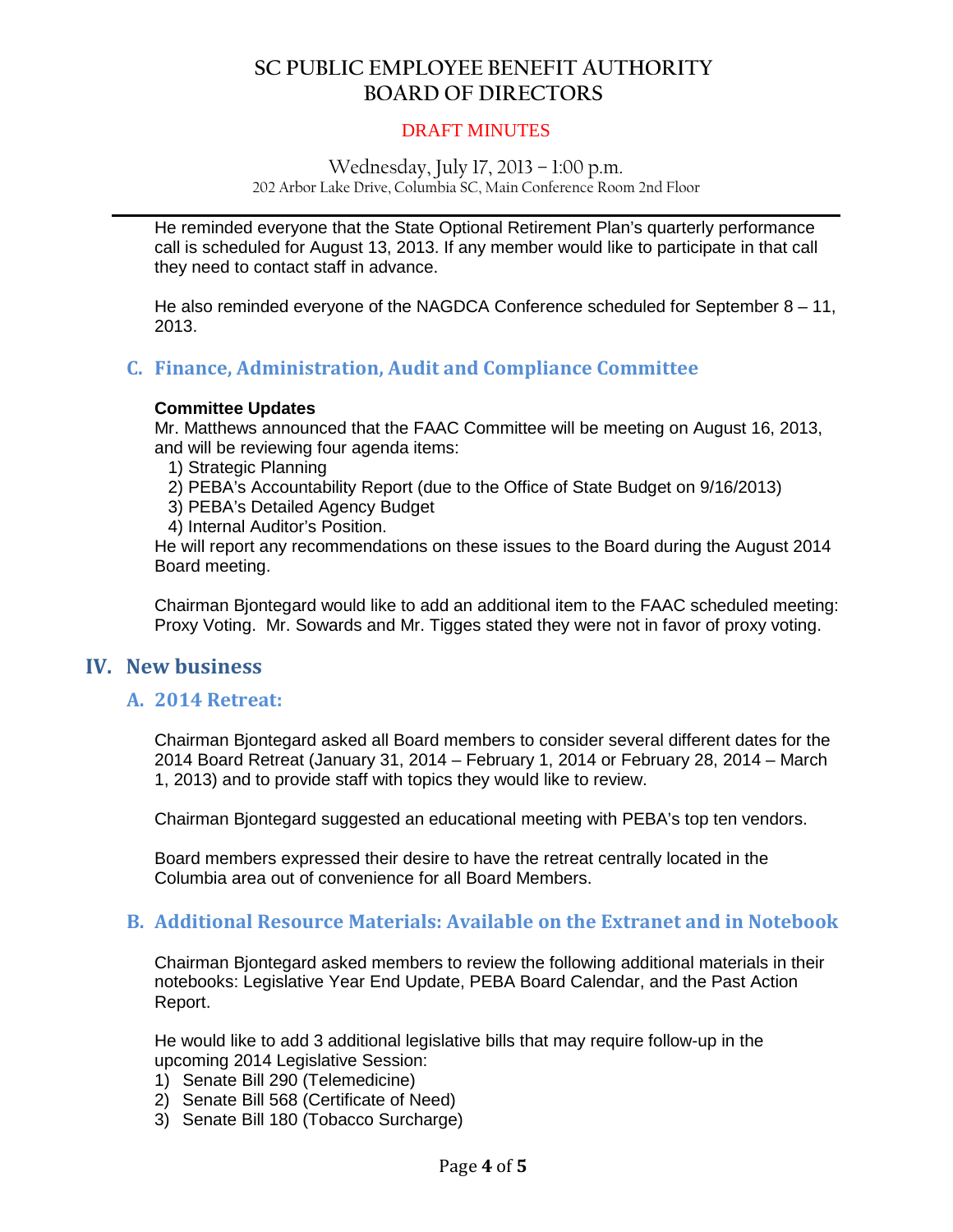#### DRAFT MINUTES

Wednesday, July 17, 2013 – 1:00 p.m. 202 Arbor Lake Drive, Columbia SC, Main Conference Room 2nd Floor

**\_\_\_\_\_\_\_\_\_\_\_\_\_\_\_\_\_\_\_\_\_\_\_\_\_\_\_\_\_\_\_\_\_\_\_\_\_\_\_\_\_\_\_\_\_\_\_\_\_\_\_\_\_\_\_\_\_\_\_\_\_\_\_\_\_\_\_\_\_\_\_\_\_\_\_\_\_\_**

## **C. Additional Updates**

Chairman Bjontegard announced that he and Mr. Avant will be meeting with Governor Hailey on August 6, 2013, to discuss PEBA's agenda for the upcoming legislative year. All Board members were encouraged to provide their input to be relayed to the Governor at this meeting.

## **D. Report from Interim Director, David Avant**

#### DeLoitte & Touche IT Risk Assessment:

IT risk assessment will begin August 5, 2013, and will be a four week process to include project planning and initiation, external network vulnerability assessment, internal network vulnerability assessment, web application vulnerability assessment, and final reporting. The final score card will be reported to the PEBA Board during the September 2013 Board meeting.

Ms. Boykin wanted to insure the final assessment report would be reviewed by the PEBA Board prior to the PEBA Agency's budget request submittal (September 2013) in the event IT changes would require additional funding.

## **V. Round Table Discussion**

There were no comments.

## **VI. Executive Session Pursuant to S.C. Code of Laws**

At 2:05 p.m., upon a motion by Chairman Bjontegard and second by Mr. Pearce, the Board voted unanimously to enter into executive session.

Open meeting resumed at 2:45 p.m. following the Executive Session. No action was taken by the Board while in Executive Session.

## **VII. Adjournment**

There being nothing further to discuss, Chairman Bjontegard requested a motion to adjourn. Mr. Penn moved to adjourn and Mr. Heisler seconded. The committee unanimously voted to adjourn at 2:50 p.m.

\*\*\*\*\*\*\*\*\*\*\*\*\*\*\*\*\*\*\*\*\*\*\*\*\*\*\*\*\*\*\*\*\*\*\*\*\*\*\*\*\*\*\*\*\*\*\*\*\*\*\*\*\*\*\*\*\*\*\*\*\*\*\*\*\*\*\*\*\*\*\*\*\*\*\*\*\*\*\*\*\*\*\*\*\*\*\*\*\*\*\*\*\*\*\*\*\*\*

#### **Statement for the minutes:**

"I was not present during the approval of the 2014 State Health Plan as amended but would have voted in favor of the 2014 State Health Plan as amended had I been present. I informed the Chairman and other Board members of my approval prior to the meeting." -Frank Fusco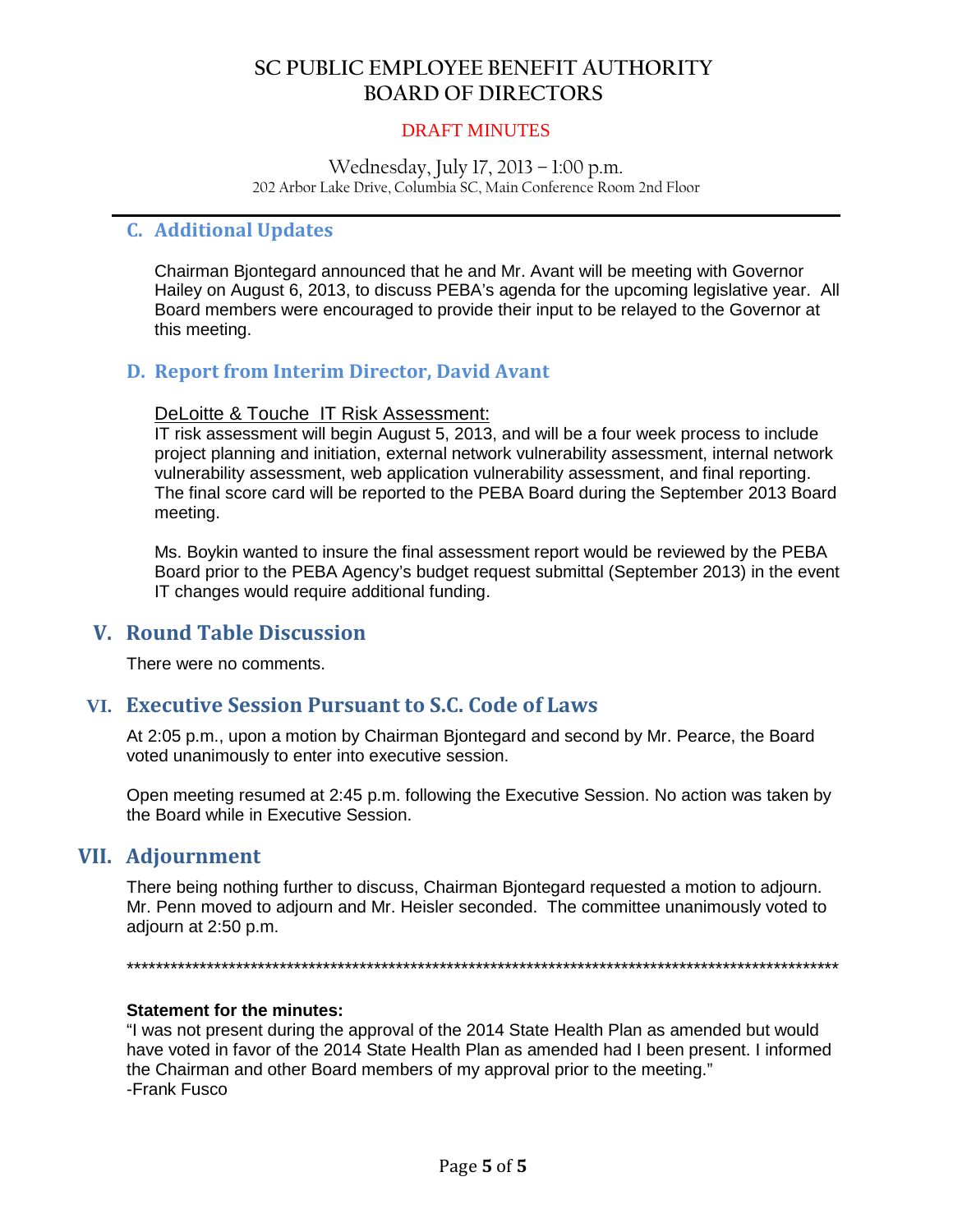#### DRAFT MINUTES

Monday, August 5, 2013 – 1:00 p.m. 202 Arbor Lake Drive, Columbia SC, Main Conference Room 2nd Floor

**\_\_\_\_\_\_\_\_\_\_\_\_\_\_\_\_\_\_\_\_\_\_\_\_\_\_\_\_\_\_\_\_\_\_\_\_\_\_\_\_\_\_\_\_\_\_\_\_\_\_\_\_\_\_\_\_\_\_\_\_\_\_\_\_\_\_\_\_\_\_\_\_\_\_\_\_\_\_**

### **Board Members Present:**

Mr. Art Bjontegard, Chairman (by telephone) Ms. Peggy Boykin (by telephone) Mr. Frank Fusco (by telephone) Ms. Stacy Kubu (by telephone) Mr. Steve Matthews (by telephone) Mr. Joe "Rocky" Pearce (by telephone) Mr. Audie Penn (by telephone) Mr. Steve Heisler (by telephone) Mr. John Sowards (by telephone)

## **Others present for all or a portion of the meeting:**

David Avant, Lil Hayes, Stephen Van Camp, Justin Werner, Laura Smoak, and Virginia Wetzel from the South Carolina Public Employee Benefit Authority (PEBA); Donald Tudor with the State Retirees Association; Betts Ellis, Karyn Rae, and Dr. Mark Lyles from MUSC (by telephone); Daniel Brennan with the SC State Treasurer's Office; Adam Beam with the State Newspaper; and Will Kim with McNair Law Firm??.

## **I. Call to order**

Chairman Bjontegard called the meeting to order at 1:00 p.m., and Chairman Bjontegard gave the invocation. Ms. Hayes confirmed meeting notice compliance with the Freedom of Information Act. Mr. Heisler moved to adopt the agenda. Mr. Penn seconded. The agenda was unanimously approved.

## **II. MUSC Pilot Program**

Chairman Bjontegard introduced Dr. Mark Lyles with MUSC who presented an overview of the MUSC PCMH Pilot Program [In notebook materials. MUSC's Proposed PCMH Pilot Program].

Health Care Policy Committee Chairman Rocky Pearce opened the floor for Board member questions for MUSC.

Mr. Penn noted that additional quality metrics for health and cost were added. However, there were no targeted values for each metric. Specifically, Quality Metric Number Sixteen, Fifteen, and Fourteen and Cost Metrics One through Four. Dr. Lyles explained that values will be identified once the health assessments have been completed during the initial year of the pilot.

Ms. Kubu wanted to insure that MUSC's educational/ communication campaign target all level of employees. Dr. Lyles is confident that MUSC has a wide variety of communication tools to reach their entire workforce.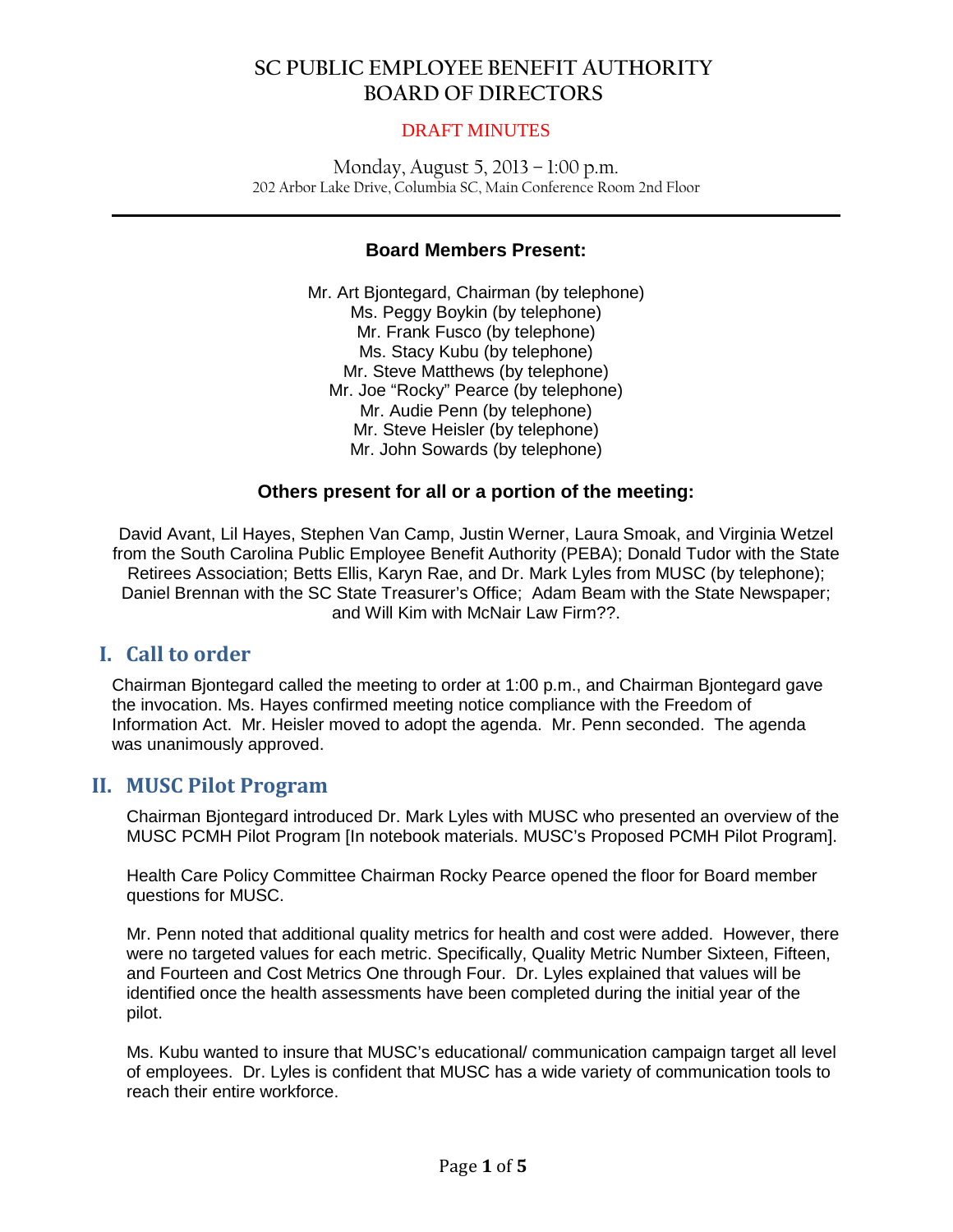#### DRAFT MINUTES

#### Monday, August 5, 2013 – 1:00 p.m. 202 Arbor Lake Drive, Columbia SC, Main Conference Room 2nd Floor

Ms. Boykin also wanted to insure that the MUSC communication campaign expressly state that subscribers will continue to have the option of participating in the Standard Health Plan (SHP) or the new PCMH Pilot. Dr. Lyles confirmed they will disclose this information.

**\_\_\_\_\_\_\_\_\_\_\_\_\_\_\_\_\_\_\_\_\_\_\_\_\_\_\_\_\_\_\_\_\_\_\_\_\_\_\_\_\_\_\_\_\_\_\_\_\_\_\_\_\_\_\_\_\_\_\_\_\_\_\_\_\_\_\_\_\_\_\_\_\_\_\_\_\_\_**

Mr. Penn questioned if there will be a targeted participate rate required to allow the continuation of the MUSC Pilot Plan. Mr. Avant confirmed that the anticipated target enrollment rate would be 70%. Currently, approximately 50% of MUSC employees utilize MUSC providers. He also explained that the PEBA Board will annually approve the continuation of this plan. Mr. Bjontegard requested the percentage of subscribers who live out of state (predominantly dependents). Dr. Lyles indicated it is a small percentage of the subscriber population and that the SHP Out of State benefit components would apply to this population.

Mr. Fusco asked if there was a point at which enrollment levels would not meet a targeted participation rate for continuation of the pilot program. He questioned if MUSC anticipated the 50 percent of those currently utilizing MUSC providers to enroll into the pilot program. Dr. Lyles indicated that 70 percent is the anticipated enrollment rate and MUSC was hopeful that the benefit incentives would drive plan commitment.

Mr. Penn and Mr. Fusco requested clarification on the enrollment process for the MUSC pilot plan. Mr. Avant indicated that enrollment status (Pilot program vs. SHP) will be determined by the subscriber's utilization of a particular provider (MUSC providers vs. SHP in or out of network providers). Therefore benefits would be determined by virtue of the type of provider chosen by the subscriber. At any point during the calendar year, subscriber benefits would change based upon the utilization of a MUSC provider or SHP provider (In or out of network). Based on enrollment structure and the fact that subscribers will not be definitely committed to the pilot plan, Mr. Penn and Mr. Fusco expressed concern about the management of the pilot's metric outcomes and measurement of pilot success or failure. Dr. Lyles explained that during the first year of the pilot program participation will be voluntary but it is their hope that the benefit incentives will drive and maintain participation.

Mr. Fusco asked PEBA staff if there will be a formal written document outlining the MUSC pilot plan. Ms. Kubu also requested confirmation that the MUSC pilot plan includes reporting requirements and guidelines which must be approved in advance by the Board. Mr. Van Camp indicated that a memorialized plan document will be completed by September or October of the 2013 Calendar Year.

Mr. Heisler also indicated concern that the enrollment structure of the pilot program may result in poor pilot measurement. Mr. Avant explained given the parameters of Section 1-11-710 of the Code of Laws and Proviso 105.7 of the FY 2013/2014 Appropriation Act this was the best plan option considering the overall pilot plan goals.

Mr. Fusco questioned if the actuarial assumptions would be more defined if subscribers were required to enroll into a specific plan and be committed to that plan for an entire plan year. Mr. Avant indicated that it would probably make a difference in the actuarial assumptions.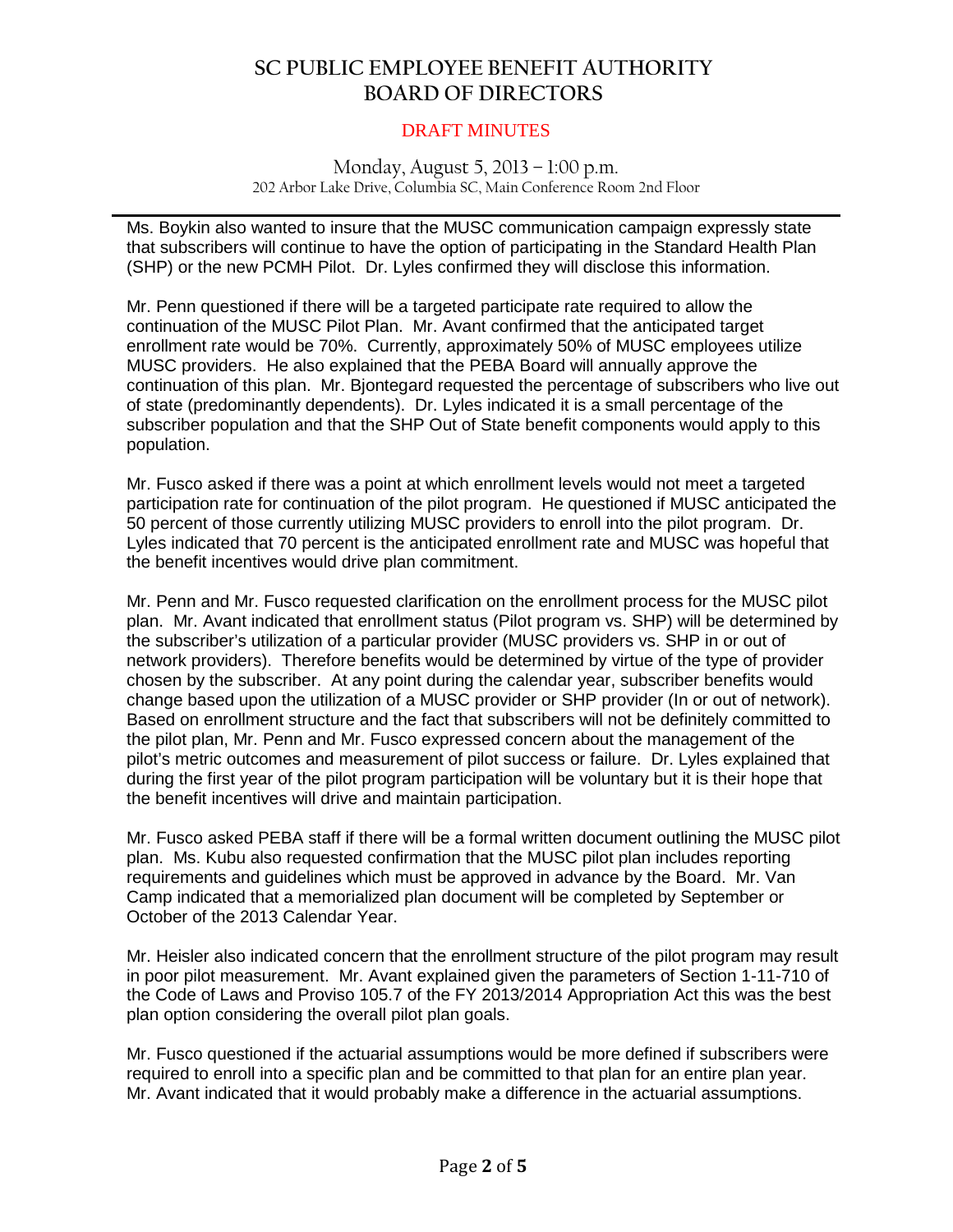#### DRAFT MINUTES

#### Monday, August 5, 2013 – 1:00 p.m. 202 Arbor Lake Drive, Columbia SC, Main Conference Room 2nd Floor

**\_\_\_\_\_\_\_\_\_\_\_\_\_\_\_\_\_\_\_\_\_\_\_\_\_\_\_\_\_\_\_\_\_\_\_\_\_\_\_\_\_\_\_\_\_\_\_\_\_\_\_\_\_\_\_\_\_\_\_\_\_\_\_\_\_\_\_\_\_\_\_\_\_\_\_\_\_\_** Mr. Lyles reintegrated that this new plan would provide three sets of benefits with three sets of coordinating providers.

Chairman Bjontegard referred to Mr. Pearce to announce if an action should be taken on the MUSC pilot plan.

Mr. Pearce indicated that it is his understanding that the Board is in support of developing PCMH pilot programs to enhance the health of all South Carolinians if not during the current 2013/2014 plan year, definitely for the 2014/2015 plan year. Mr. Penn requested confirmation from MUSC that their Pilot Program may consists of three benefit sources, however, all subscribers utilizing all three benefits will be monitored for quality metric data accumulation and managed health care. MUSC confirmed yes. Mr. Heisler explained that it may be most beneficial to identify the following 3 populations for measurement: PCMH Subscribers Only; PCMH/ SHP Subscribers; SHP Subscribers Only.

Mr. Fusco expressed his support of a PCMH plan based upon the following features: Incent health prevention; the opportunity of a shared system to allow for measurement of health outcomes and satisfactions; and to reduce long term health care cost. He recommended that language be included in the memorialized MUSC Pilot plan document requiring frequent plan reporting to include data collection and measurement outcomes to the PEBA Health Care Policy Committee.

#### **Motion:**

Mr. Pearce asked for a motion to approve the proposed MUSC PCMH Pilot Health Plan. The proposal is as follows:

- 1. MUSC has proposed a Health Plan Pilot to study the cost-effectiveness and quality impact of a health plan based on a Patient Centered Medical Home model.
- 2. The participants in the Pilot will be MUSC employees and their dependents.
- 3. Those MUSC employees who have currently elected to participate in the Savings Plan or Blue Choice will be able to opt out of the Pilot program.
- 4. The PCMH Pilot is designed to be revenue neutral to PEBA.
- 5. The Pilot Plan has the same premiums as the SHP Standard Plan.
- 6. Pilot Plan participants may receive treatment at MUSC or with MUSC-affiliated physicians under the terms of the PCMH or may receive treatment from other providers participating in the SHP under the normal terms and conditions of the SHP.
- 7. The Pilot Plan is a non-grandfathered health plan under the ACA and includes all required features for a non-grandfathered plan, such as first dollar coverage of preventive care.

Mr. Heisler seconded this motion.

Chariman Bjontegard asked for any amendments to the motion to approve the MUSC PCMH Pilot Program.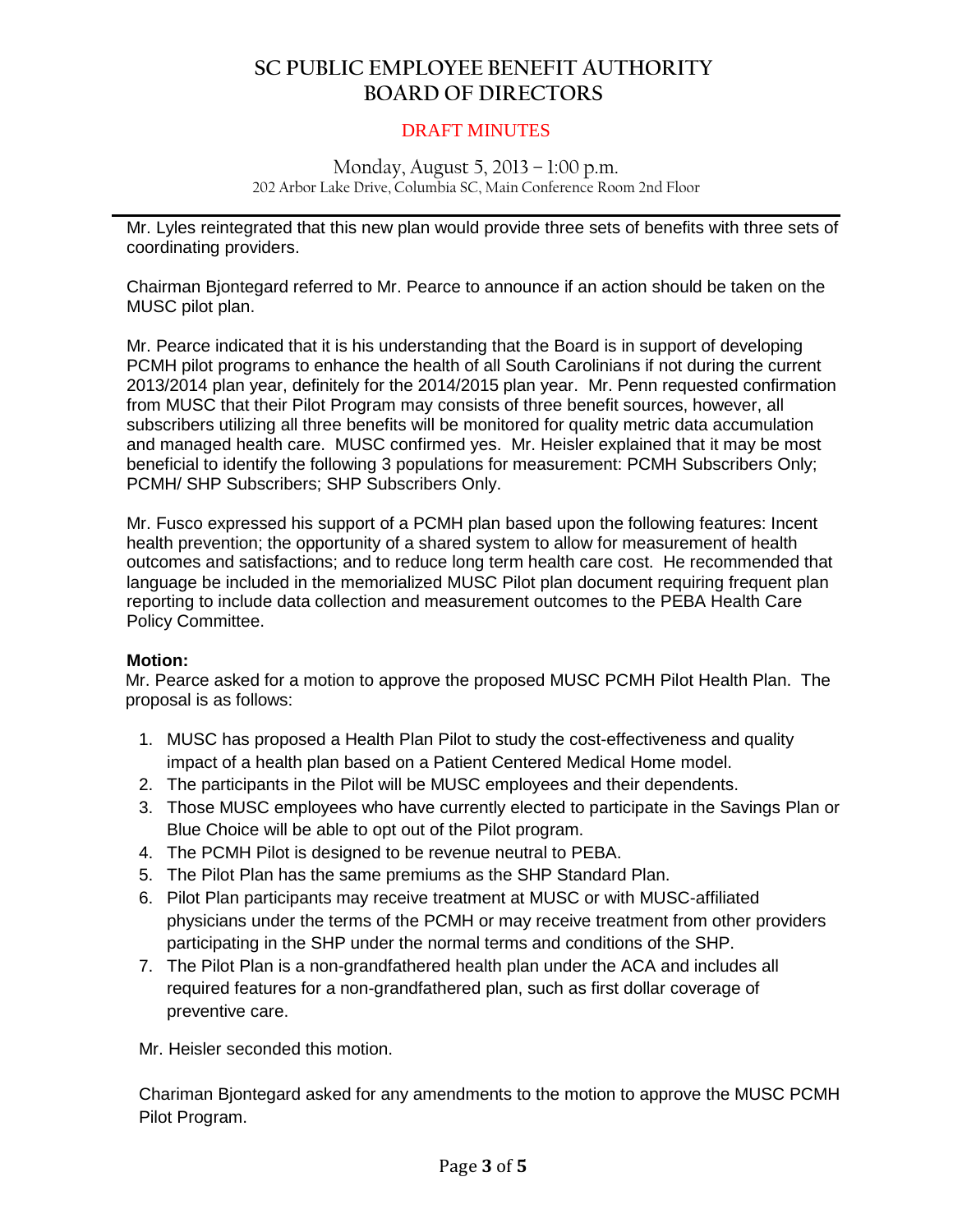#### DRAFT MINUTES

#### Monday, August 5, 2013 – 1:00 p.m. 202 Arbor Lake Drive, Columbia SC, Main Conference Room 2nd Floor

**\_\_\_\_\_\_\_\_\_\_\_\_\_\_\_\_\_\_\_\_\_\_\_\_\_\_\_\_\_\_\_\_\_\_\_\_\_\_\_\_\_\_\_\_\_\_\_\_\_\_\_\_\_\_\_\_\_\_\_\_\_\_\_\_\_\_\_\_\_\_\_\_\_\_\_\_\_\_**

#### **Amendments**:

Chairman Bjontegard offered the following amendment: There must be a formal memorialized MUSC Pilot Plan agreement presented to the PEBA Board by the end of September 2013.

Mr. Penn offered the following amendment: The memorialized MUSC Pilot Plan agreement must include the validation of initial target metrics.

Mr. Fusco offered the following amendment:

The memorialized MUSC Pilot Plan agreement must include the requirement of continuous monitoring of metrics by the PEBA Health Care Policy Committee through continuous reporting by MUSC.

Mr. Matthews offered the following amendment:

The memorialized MUSC Pilot Plan agreement must include an annual approval process by the PEBA Board to include guidelines for plan continuation based upon the comparison of expressly stated baseline target metrics, actual target metrics, and expressly stated required target metrics.

#### **Action**:

Chairman Bjontegard asked for a motion to approve the following amendments to the MUSC PCMH Pilot Program. Due to the telephonic nature of the meeting the following roll call vote was taken.

| Chairman Bjontegard: | AYE        |
|----------------------|------------|
| Mr. Heisler:         | AYE        |
| Mr. Matthews:        | AYE        |
| Mr. Sowards:         | AYE        |
| Mr. Pearce:          | <b>AYE</b> |
| Mr. Fusco:           | AYE        |
| Ms. Boykin:          | AYE        |
| Mr. Penn:            | <b>AYE</b> |
| Ms. Kubu:            | AYE        |

By a roll call vote of nine to zero the amendment was approved.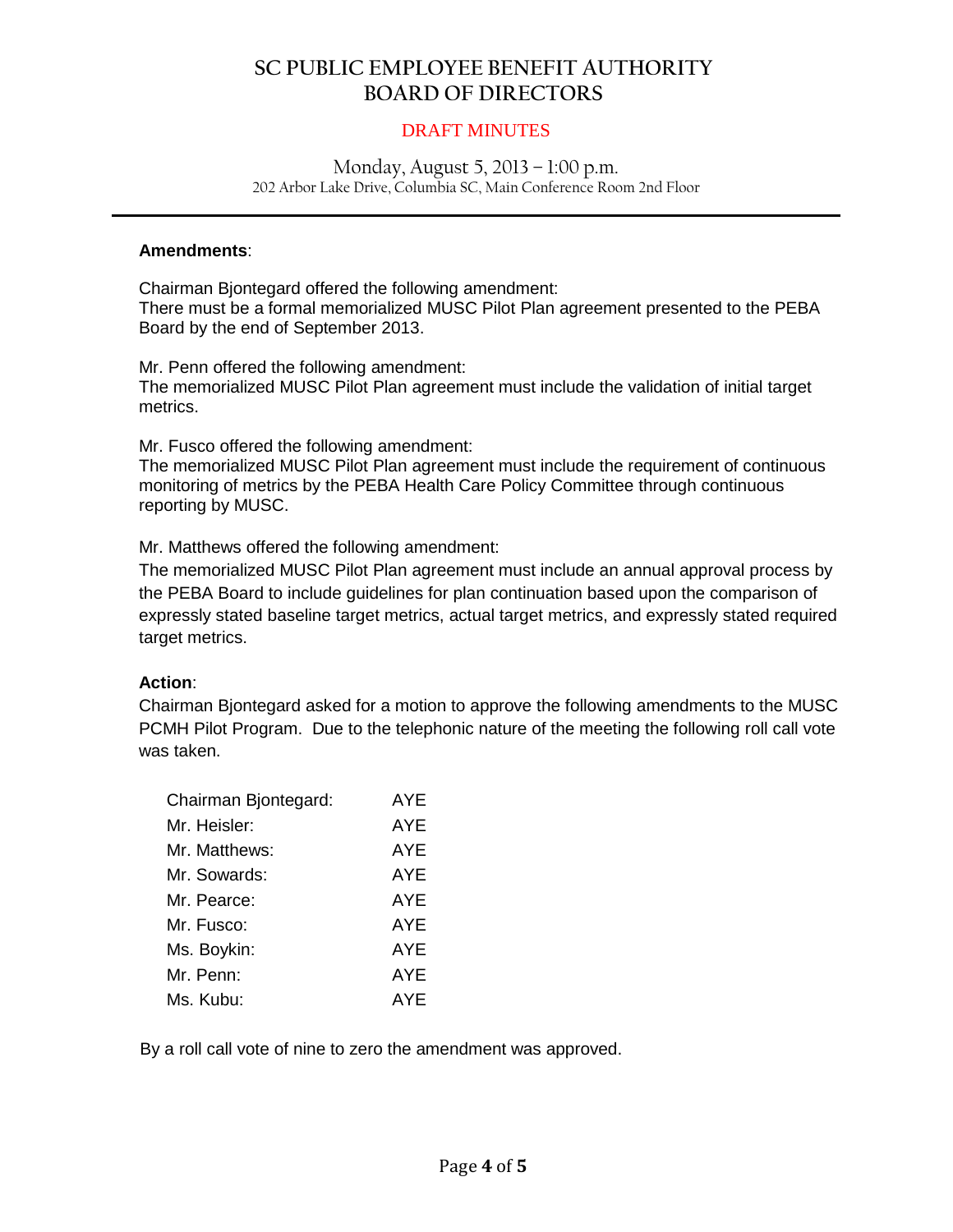#### DRAFT MINUTES

#### Monday, August 5, 2013 – 1:00 p.m. 202 Arbor Lake Drive, Columbia SC, Main Conference Room 2nd Floor

**\_\_\_\_\_\_\_\_\_\_\_\_\_\_\_\_\_\_\_\_\_\_\_\_\_\_\_\_\_\_\_\_\_\_\_\_\_\_\_\_\_\_\_\_\_\_\_\_\_\_\_\_\_\_\_\_\_\_\_\_\_\_\_\_\_\_\_\_\_\_\_\_\_\_\_\_\_\_**

#### **Action:**

Chairman Bjontegard asked for a motion to approve the MUSC Pilot Program as amended. Due to the telephonic nature of the meeting the following roll call vote was taken.

| Chairman Bjontegard: | <b>AYE</b> |
|----------------------|------------|
| Mr. Heisler:         | AYE        |
| Mr. Sowards:         | <b>AYE</b> |
| Mr. Pearce:          | AYE        |
| Mr. Fusco:           | <b>AYE</b> |
| Ms. Boykin:          | AYE        |
| Mr. Penn:            | AYE        |
| Ms. Kubu:            | <b>AYE</b> |
|                      |            |

By a roll call vote of eight to zero the MUSC Pilot Program as amendment was approved.

## **III. Round Table Discussion**

Chairman Bjontegard announced the dates of the upcoming meetings:

- PEBA Board Meeting: August 21, 2013, 1:00 p.m.
- FAAC Meeting: August 16, 2013, 2:00 p.m.
- Retirement Policy Committee Meeting: September 4, 2013, 2:00 p.m.

Chairman Bjontegard also encouraged all Board members to attend any PEBA committee meetings.

## **IV. Adjournment**

There being nothing further to discuss, Chairman Bjontegard requested a motion to adjourn. Mr. Heisler moved to adjourn and Mr. Penn seconded. The committee unanimously voted to adjourn at 2:00 p.m.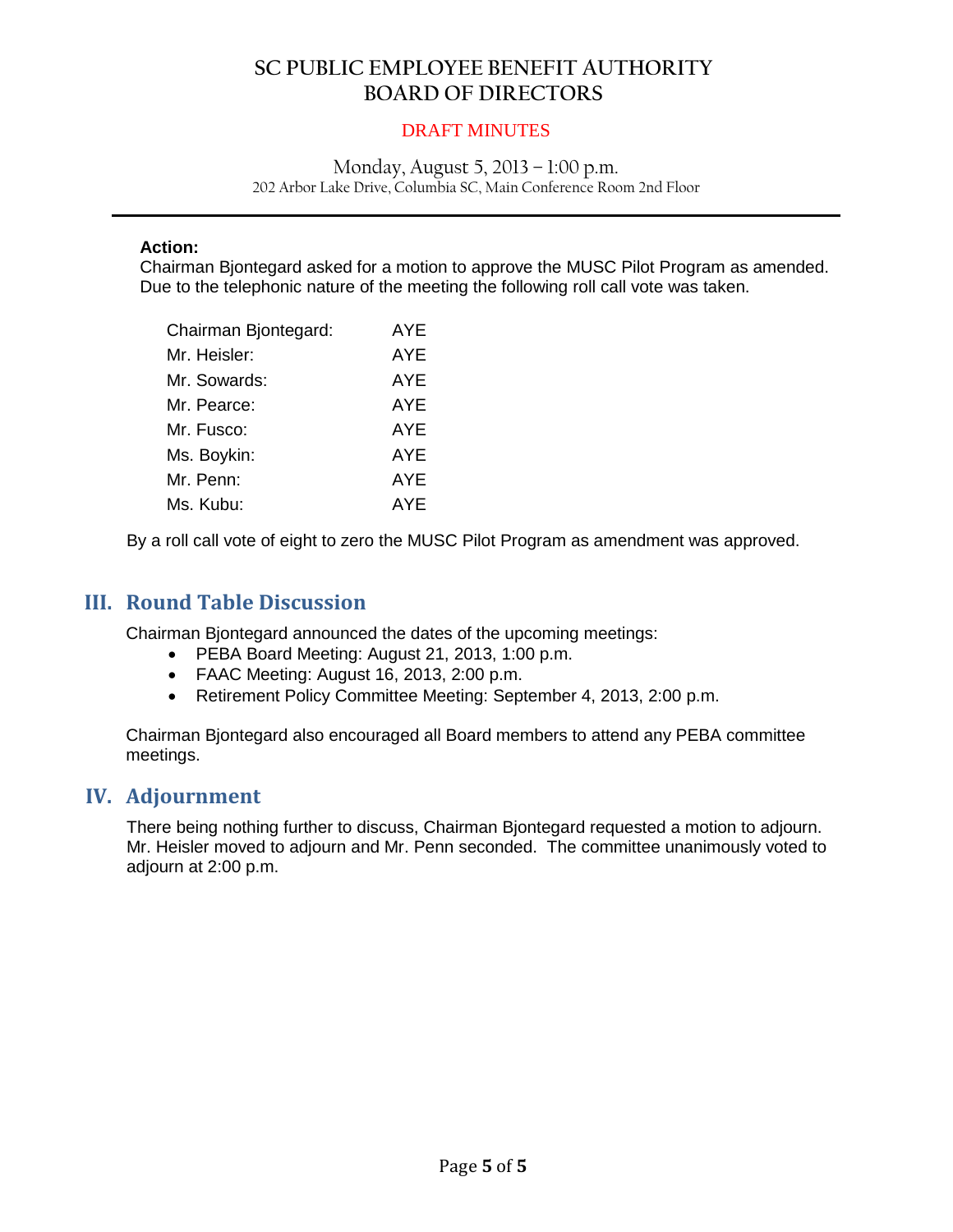## **PUBLIC EMPLOYEE BENEFIT AUTHORITY AGENDA ITEM**

**Meeting Date:** August 21, 2013 **Tab** 3

## **1. Subject: State Optional Retirement Program – VALIC Funding Changes**

#### **2. Summary:** VALIC Fund Change Proposal

**Background Information:** Summit Strategies and PEBA staff have been working with VALIC (one of the State ORP vendors) for the past six months to prepare a proposal that would significantly change the vendor's investment lineup. This change was initiated by VALIC in order to lower participant fees and to differentiate themselves from the other State ORP vendors.

**3. What is the Board asked to do?** Review and approve.

#### **4. Supporting Documents:**

- (a) Attached:
	- 1. VALIC Funding Changes Summary
- (b) Not Attached But Available:
	- 1. Summit Presentation VALIC Fund Changes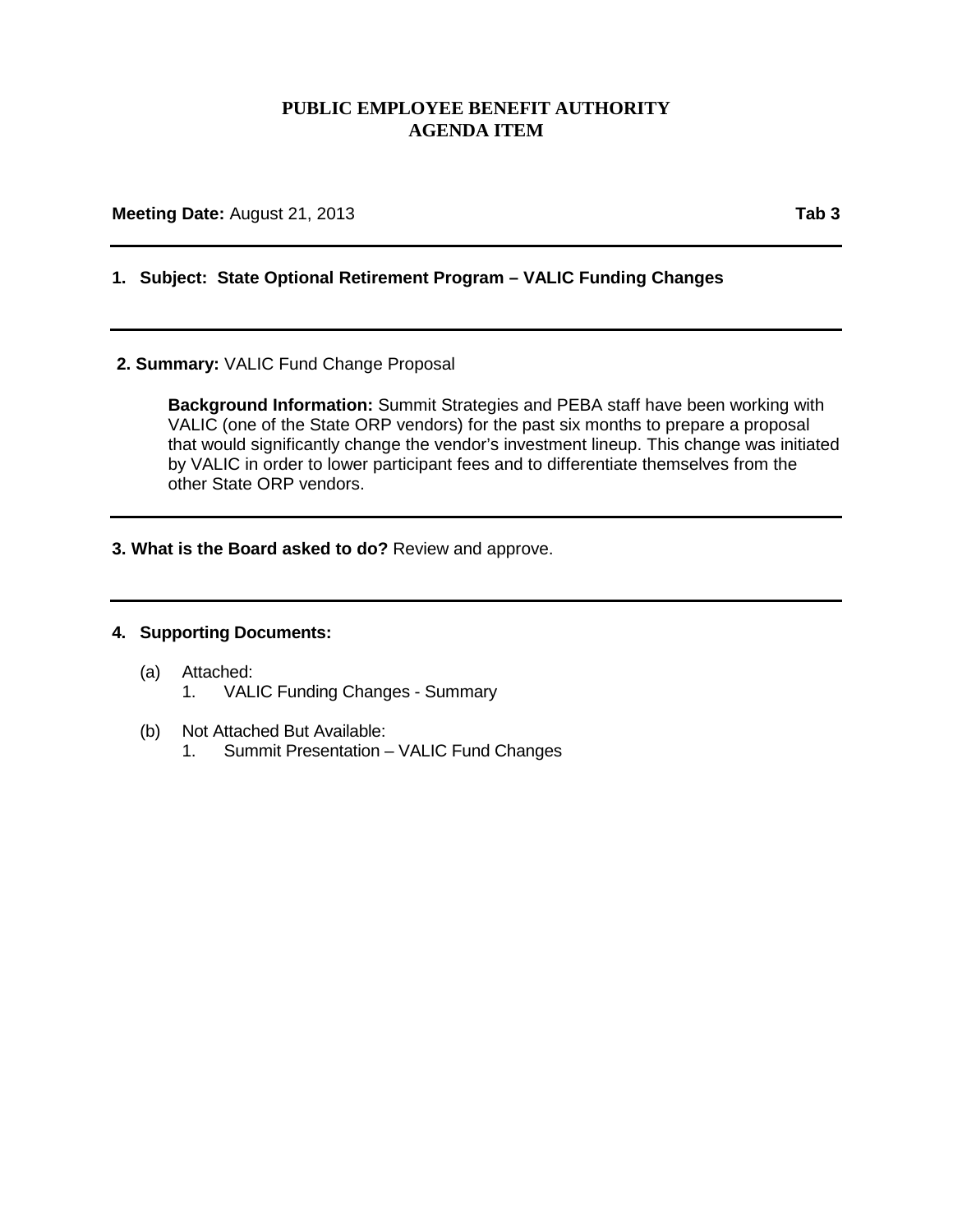# VALIC Funding Changes

PEBA Staff and Summit continue to work with ORP vendors to reduce overall costs and to provide the best value for plan participants. In response to these initiatives, VALIC is proposing several changes to its investment lineup.

- Proposed Changes:
	- **Fund Changes:** 
		- $\circ$  Replace the current suite of actively managed target date funds with a passively managed suite.
		- o Replace the current actively managed mid cap core fund with a passively managed fund.
		- o Replace the current actively managed small cap growth, small cap core, and small cap value funds with a single passively managed small cap core fund.
		- o Add a passively managed emerging markets fund to the investment lineup.
	- Utilize the least expensive (institutional) share class of all funds.
	- Wrap each investment option (excluding the VALIC Fixed Interest option) with a 23 bps administrative fee, rather than using 12b-1 fees and other forms of revenue share to compensate VALIC.
- $\triangleright$  Summit and PEBA Staff view the proposed changes as a net positive to the ORP. Key factors include:
	- **Total costs go down.**
	- VALIC revenue is now fixed at the agreed upon 23 bps rate.
	- The investment menu is moderately simplified, while providing participants with an additional international option (emerging markets fund).
	- The proposed changes may cause other ORP vendors to follow suit by reducing fees.
	- **If approved, VALIC and the ORP should be prepared to answer participant** questions regarding investment option and fee structure changes.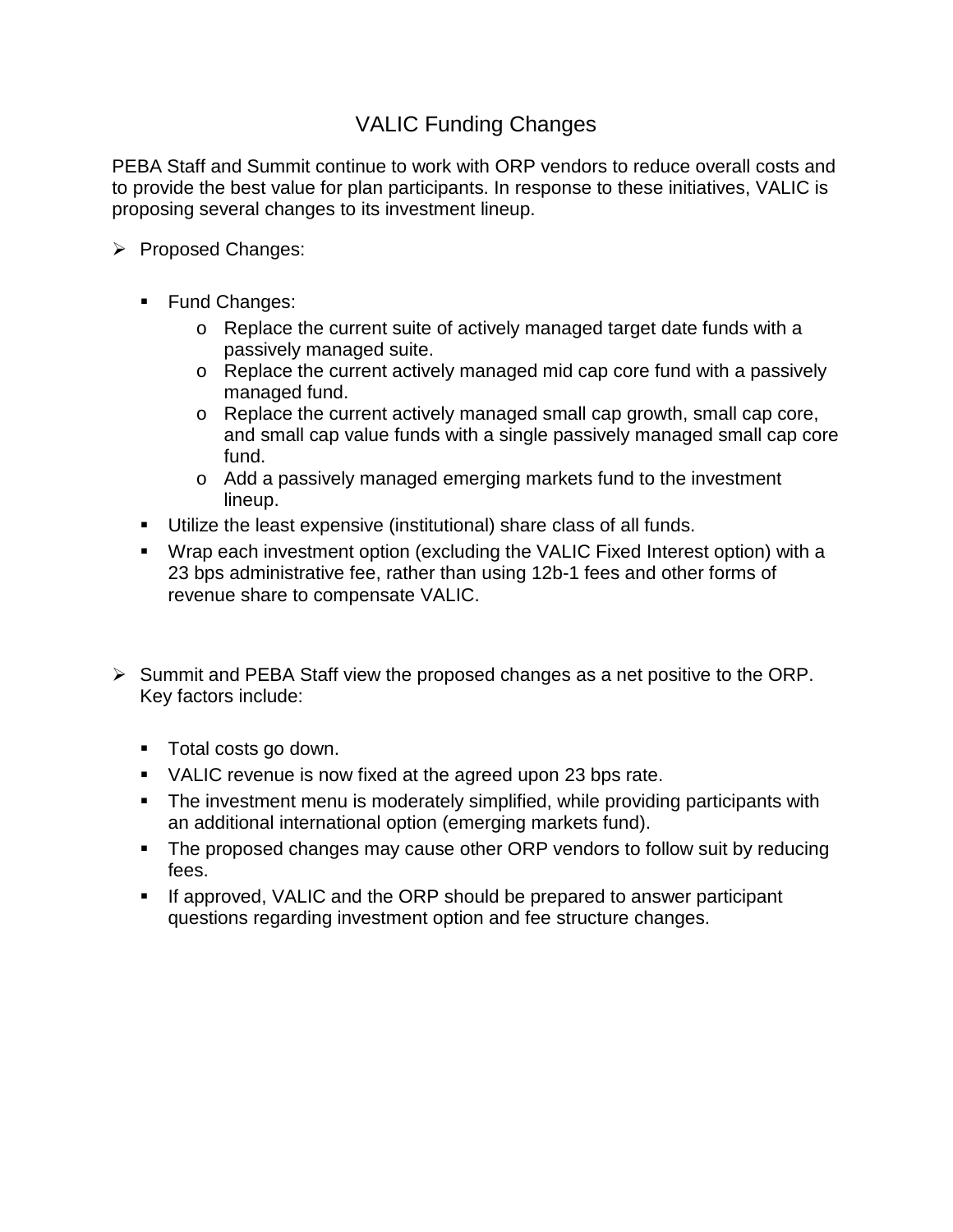## **PUBLIC EMPLOYEE BENEFIT AUTHORITY AGENDA ITEM**

**Meeting Date:** August 21, 2013 **Tab 4**

### **1. Subject: Retirement Committee Charter As recommended by the Retirement Policy Committee**

**2. What is Board asked to do?** Review and approve.

## **3. Supporting Documents:**

- (a) Attached:
	- Retirement Committee Charter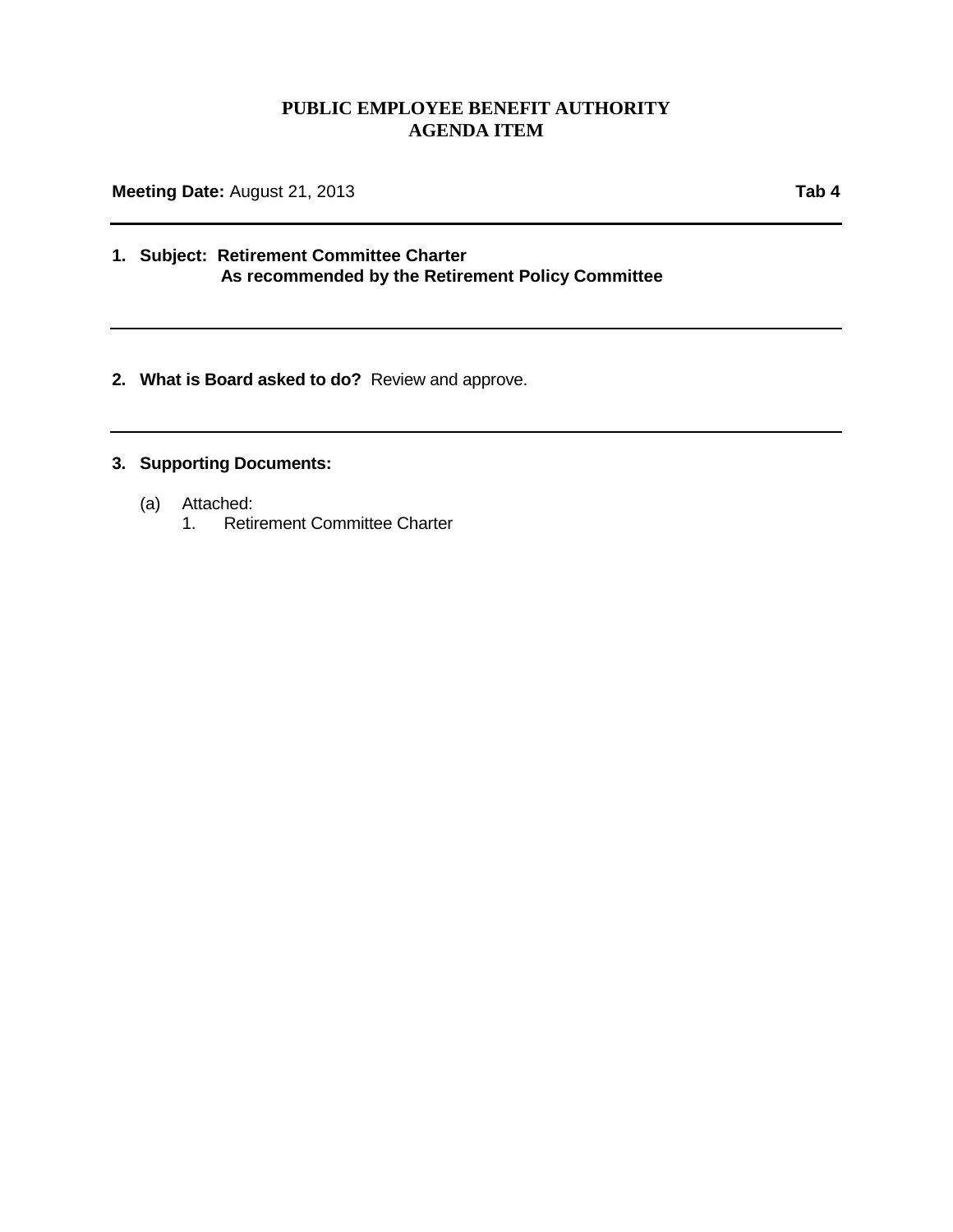## **Retirement Policy Committee Charter [As recommended by the Retirement Policy Committee on 7/24/13]**

- **(A)Purpose:** To make recommendations and reports to the PEBA Board of Directors ("PEBA Board") concerning issues arising out of PEBA's administration of the retirement plans set out in Title 9 of the South Carolina Code of Laws, and after December 31, 2013, the Deferred Compensation Program.
- **(B)Authority:** The authority of the Retirement Policy Committee is limited to information-gathering and advice and recommendations to, and on behalf of, the Board, and to ministerial acts. The Committee may invite administrators, consultants, staff, external auditors, and/or others to attend meetings and provide pertinent information as necessary. PEBA Board of Directors Bylaws, Section V(C)
- **(C)Composition:** The Retirement Policy Committee shall be established pursuant to the process defined in the PEBA Board of Directors Bylaws.

## **(D)Meetings**

- (1) The Retirement Policy Committee will meet as circumstances require upon the call of the Committee Chair.
- (2) Retirement Policy Committee meetings shall adhere to the rules outlined in the PEBA Board of Directors Bylaws and with applicable law.
- **(E) Responsibilities:** The Retirement Policy Committee will carry out the following responsibilities:
	- (1) Develop a strategic plan for PEBA retirement functions in conjunction with PEBA staff and consultants and make recommendations to the PEBA Board;
	- (2) At least quarterly, meet with the PEBA Executive Director, or a designee, regarding the operational and financial performance of the PEBA retirement programs to monitor progress toward strategic objectives and make recommendations to the PEBA Board.
	- (3) Review actuarial valuations for the various retirement systems and make recommendations to the PEBA Board;
	- (4) Make recommendations to the PEBA Board concerning contribution rates for the various retirement systems;
	- (5) Review actuarial assumptions for the various retirement systems on an annual basis and make recommendations to the PEBA Board;
	- (6) Monitor the performance of the vendors and funds in the State Optional Retirement Program (State ORP) and make recommendations to the PEBA Board;
	- (7) Review the State ORP Investment Policy at least annually and make recommendations to the PEBA Board;
	- (8) Make recommendations to the PEBA Board regarding the termination, selection, and retention of funds in the State ORP pursuant to the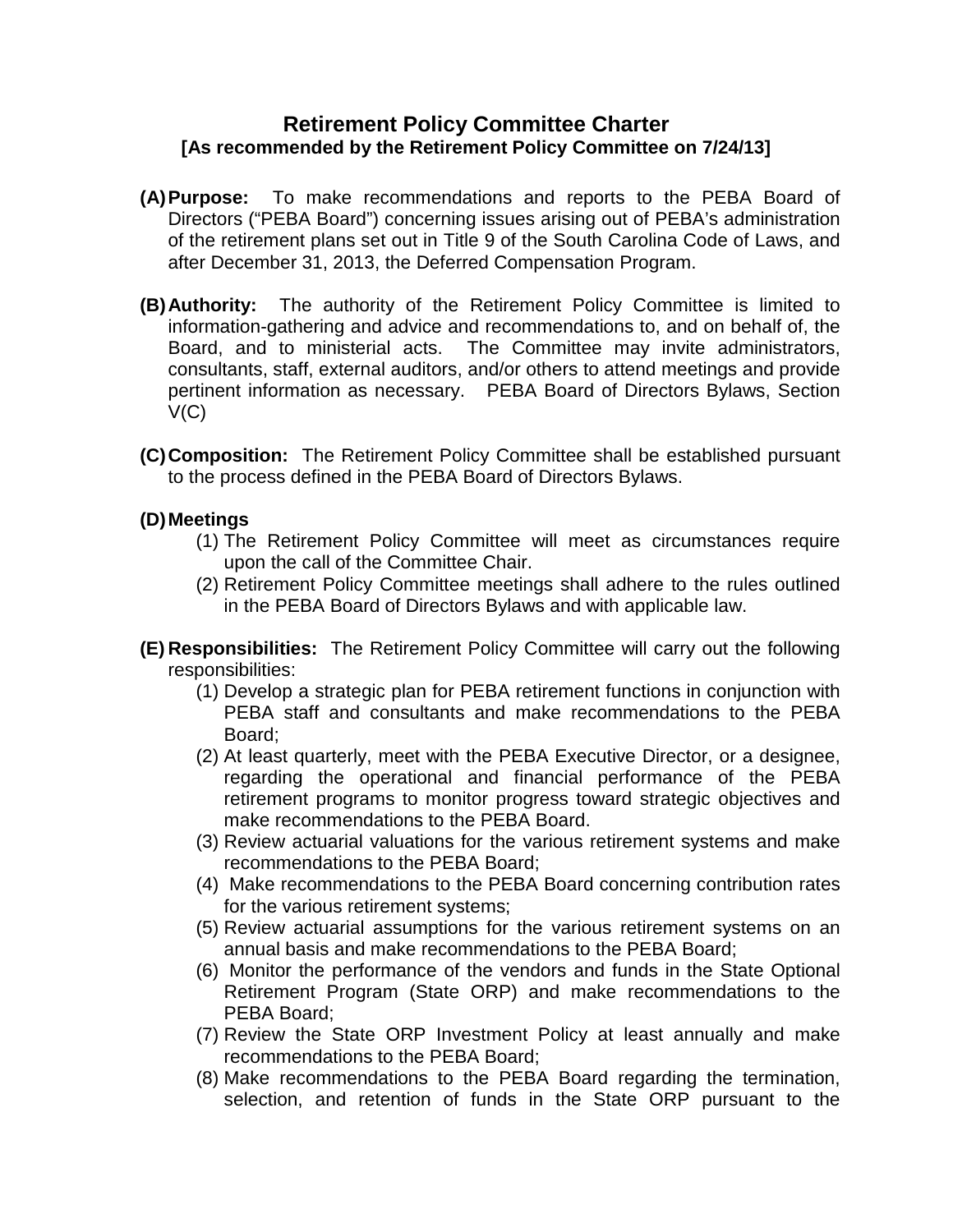investment benchmarks set forth in the State ORP Investment Policy approved by the PEBA Board;

- (9) Provide the PEBA Board with a recommended replacement fund for the State ORP in the event of a fund termination;
- (10) After December 31, 2013, monitor the performance of the administrator of the S.C. Deferred Compensation Program along with the performance of the funds in the Program and make recommendations to the PEBA Board;
- (11) After December 31, 2013, review the S.C. Deferred Compensation Program Investment Policy at least annually and make recommendations to the PEBA Board; and
- (12) After December 31, 2013, make recommendations to the PEBA Board regarding the termination, selection, and retention of funds in the S.C. Deferred Compensation Program pursuant to the investment benchmarks set forth in the S.C. Deferred Compensation Investment Policy approved by the PEBA Board.

## **As approved and adopted:**

## **SOUTH CAROLINA PUBLIC EMPLOYEE BENEFIT AUTHORITY BOARD OF DIRECTORS**

| Frank W. Fusco    | Cynthia A. Hartley         |
|-------------------|----------------------------|
|                   |                            |
| <b>Stacy Kubu</b> | <b>Sheriff Leon Lott</b>   |
|                   |                            |
| Steve A. Matthews | Joe W. "Rocky" Pearce, Jr. |
|                   |                            |
| Audie Penn        | John A. Sowards            |
| David J. Tigges   |                            |
|                   |                            |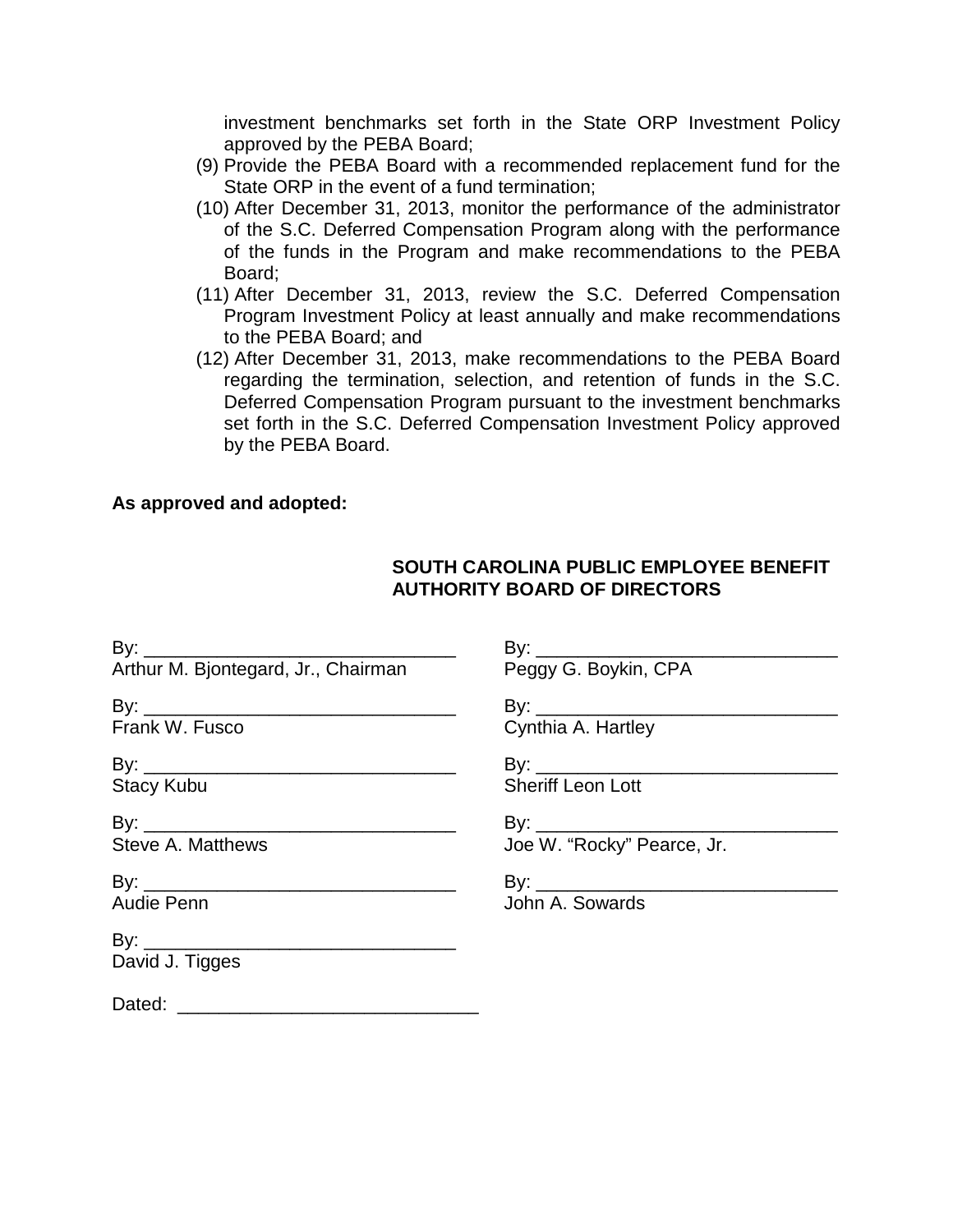## **PUBLIC EMPLOYEE BENEFIT AUTHORITY AGENDA ITEM**

**Meeting Date:** August 21, 2013 **Tab 5** 

#### **1. Subject: Internal Auditor**

**Summary:** The FAAC Committee recommends the following motion:

- The Internal Auditor will report directly to the FAAC Committee with a dotted line to the PEBA Director for administrative purposes.
- The FAAC Committee has the authority by the PEBA Board to develop the Internal Auditor position description, job parameters and a proposed Audit Unit structure and tasks.
- **2. What is the Board asked to do?** Approve the FAAC Committee's recommendation.

#### **3. Supporting Documents:**

No supporting documents at this time.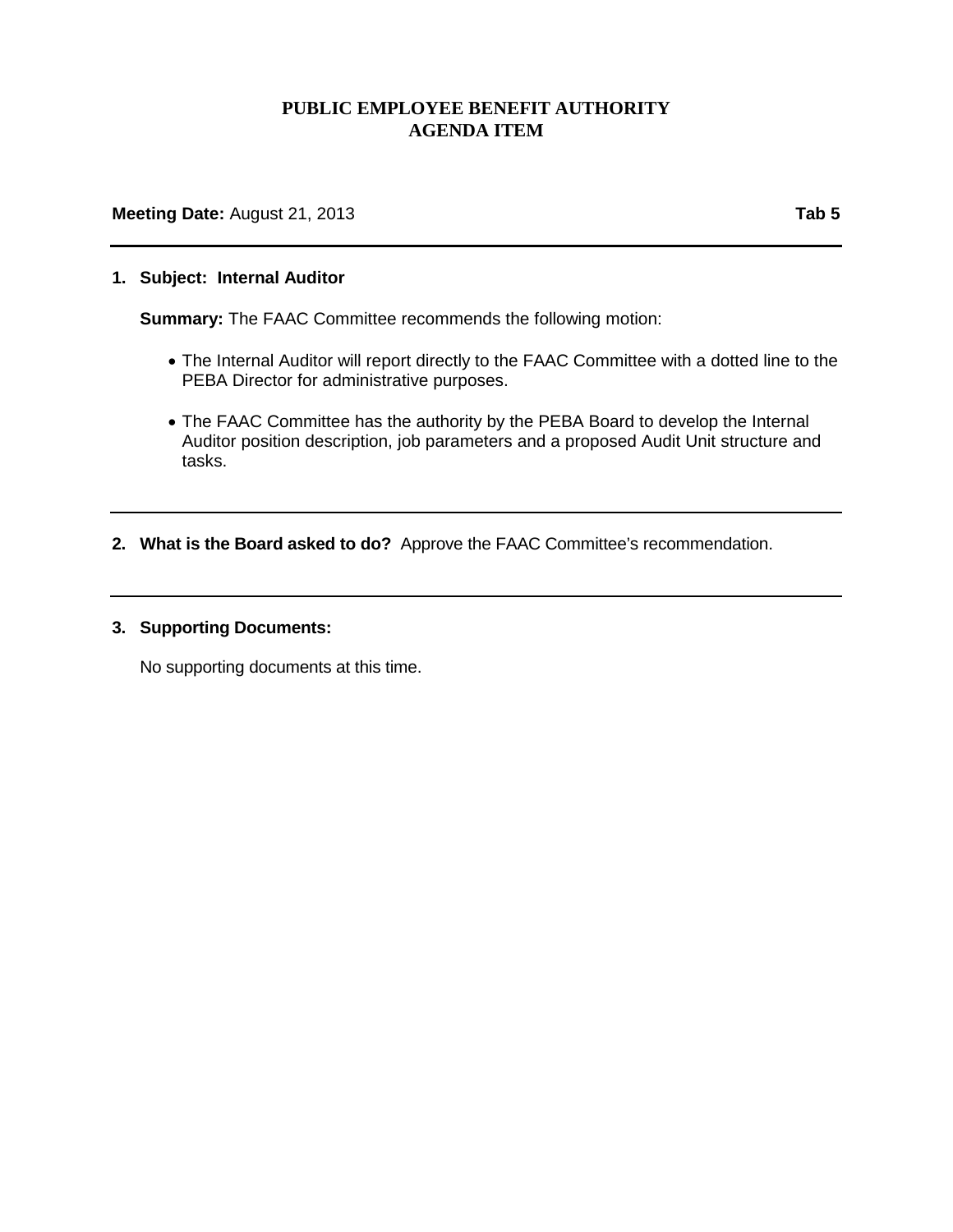## **PUBLIC EMPLOYEE BENEFIT AUTHORITY AGENDA ITEM**

**Meeting Date:** August 21, 2013 **Tab 6** 

### **1. Subject: Strategic Plan As amended and recommended by the FAAC Committee**

**2. What is the Board asked to do?** Review and approve.

## **3. Supporting Documents:**

- (a) Attached:
	- PEBA Strategic Plan as amended and recommended by the FAAC Committee 8.16.13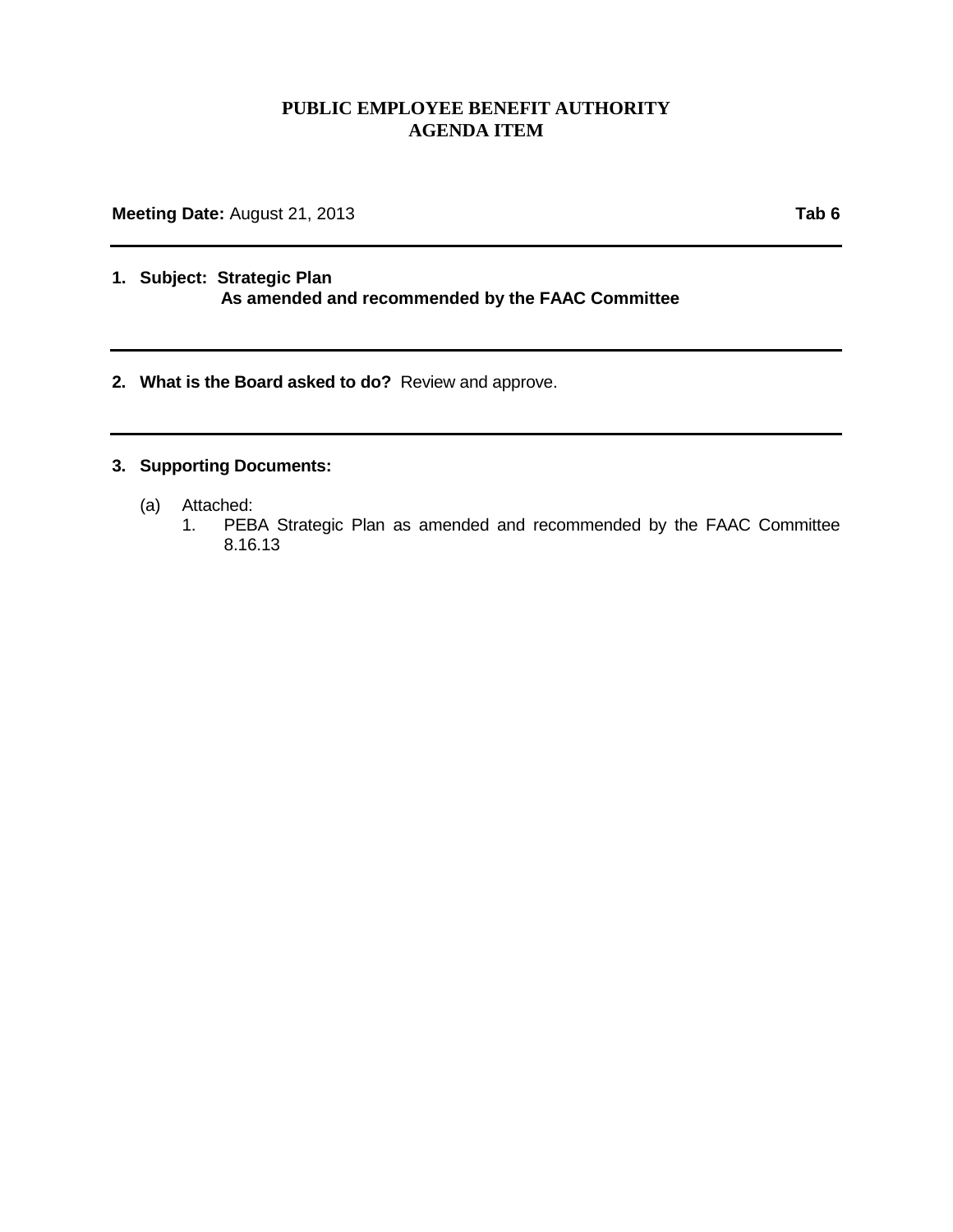# **South Carolina Public Employee Benefit Authority** Strategic Plan: 2013-2014 [as recommended by the FAAC Committee on 8.16.13]

### **PART I – BASIC PRINCIPLES**

### *Mission/Vision Statement*

**The mission of the South Carolina Public Employee Benefit Authority is to offer and administer a comprehensive program of retirement and insurance benefits for public employees in South Carolina. In establishing or recommending the design of benefits to be offered, the Public Employee Benefit Authority seeks to provide the retirement and insurance components of an overall compensation package for public employees that will allow South Carolina governmental employers to compete, on a cost-effective basis, for the excellent employees needed to provide high-quality government services to the citizens of the State of South Carolina. In administering these benefits, the Public Employee Benefit Authority seeks to effectively and efficiently operate sustainable retirement and insurance plans in accordance with the terms of those plans and its fiduciary duties to the beneficiaries of those plans.**

### *Core Values*

- **Quality Customer Services and Products –** We consistently provide outstanding products and excellent customer services, as defined by our customers, and we strive for continuous improvement. Our interaction with customers is fair, fast, simple, and comprehensible.
- **Innovation** We are receptive to and flexible with the changing environment and the evolving world of technology. We welcome challenges, embrace innovation, and encourage creativity.
- **Professionalism** We perform our work with honesty, integrity, and loyalty. We are committed to performance that is credible, thorough, competent, and worthy of customer confidence.
- **Strong Workforce** We are committed to having a strong workforce, with our employees placed in the right positions, well-trained, and motivated to consistently achieve high performance.

## *Strategic Objectives*

At the broadest level, PEBA's strategic objectives are to:

• Create an organization driven by the pursuit of excellence in all areas.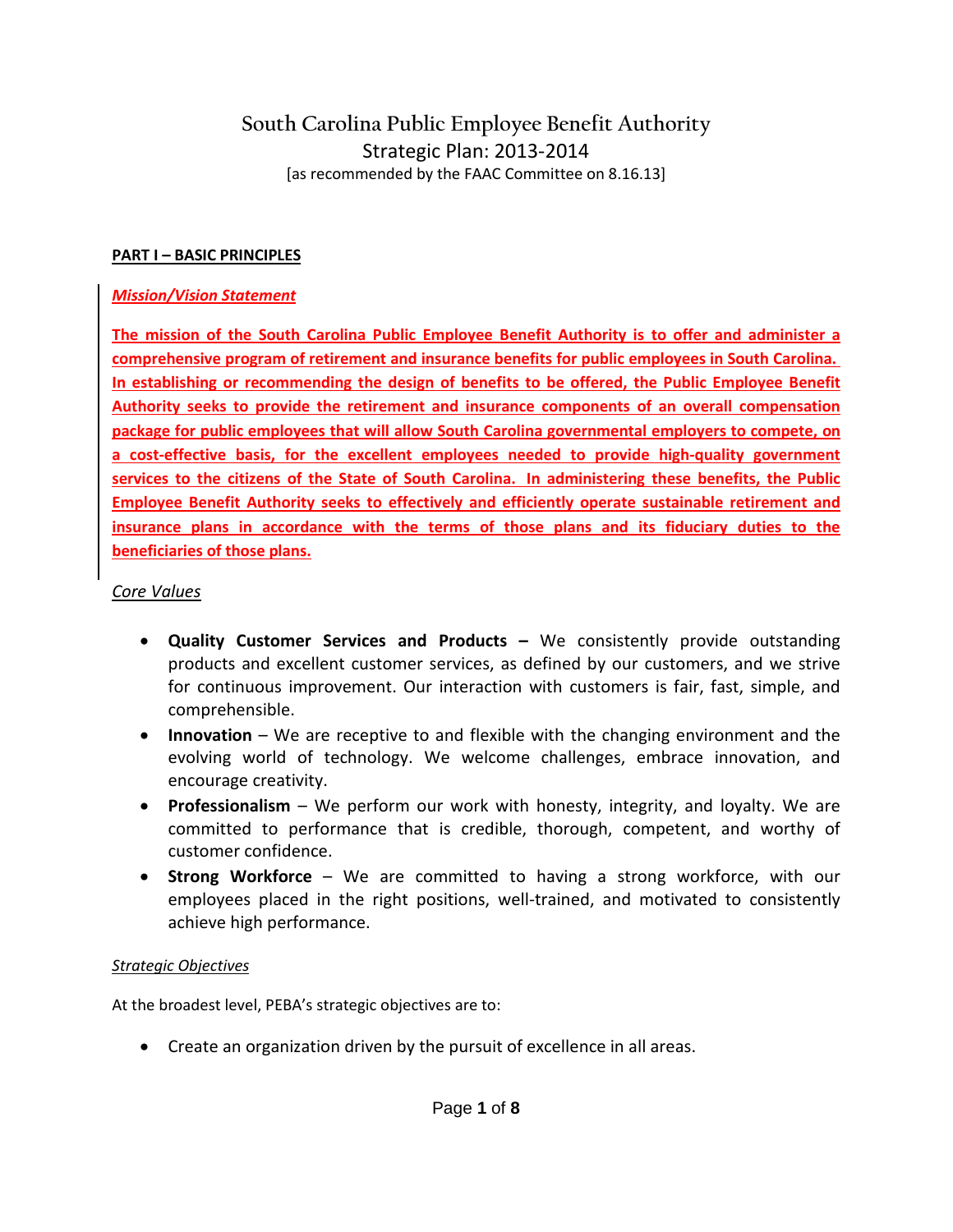- Design and implement an updated health care plan that focuses on improving health outcomes and reducing costs.
- Provide for the efficient and cost effective administration of the retirement systems for active and retired members of the systems.
- Ensure the highest fiduciary, legal and ethical standards are known and applied across the organization.

## *Expected Results*

PEBA expects that, by pursuing the goals and objectives set out in this and future strategic plans, it will achieve the following results:

- Satisfied members, beneficiaries and stakeholders
- Engaged employees
- Improved fiscal and financial positions of the plans and programs administered by PEBA
- Long-term success for South Carolina's governmental employee insurance and retirement plans

## **PART II – SPECIFIC INITIATIVES**

## *I. STRATEGIC PLANNING*

This Section addresses how PEBA pursues strategic planning and how PEBA will implement the strategies and goals developed during the process.

**Strategic Issue**: Strategic Planning: PEBA should establish a robust, ongoing strategic planning process. Ultimately, PEBA intends to apply for, and receive, the Governor's Quality Award and the national Malcolm Baldrige Award.

## *Goal:*

1. Annually, PEBA will conduct an organized process to create and update a comprehensive strategic plan.

## *Broad Strategies*

- 1. Conduct a learning phase to identify the key stakeholders in PEBA's activities and to analyze the expectations of those stakeholders for PEBA and PEBA's expectations for those stakeholders.
- 2. Conduct an analysis of PEBA's strengths, weaknesses, opportunities, and threats, both in the near- and long-term.
- 3. Develop strategic issues, goals, strategies, and action plans based upon those analyses.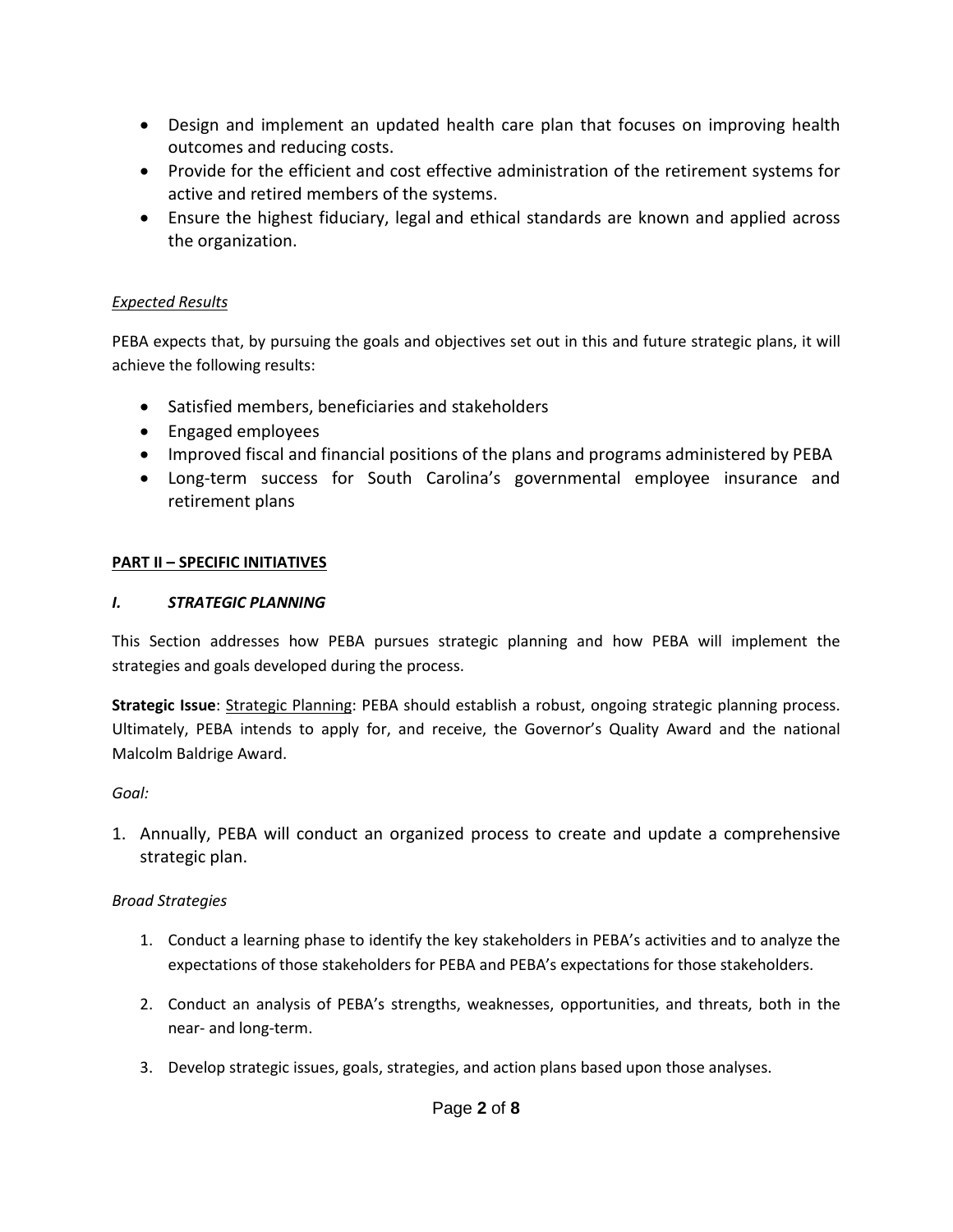- 4. Deploy the strategic plan through:
	- Communication
	- Workforce planning/education
	- **Performance reviews**
	- **•** Detailed action plans for all key areas

The 2013-2014 strategic plan was developed, and will be deployed, under the process set out in this section. An action plan for 2013-2014 has been developed based on the issues, goals and strategies identified in this plan with the appropriate departments of PEBA tasked with necessary action steps.

#### *II. LEADERSHIP AND GOVERNANCE*

This section addresses how PEBA's Board of Directors and executive management define PEBA's mission, purpose, future vision, and the values by which PEBA will be managed.

For the 2013 – 2014 plan, the following goals and strategies have been established:

**Strategic Issue**: Governance: PEBA operates in a complex statutory scheme that involves multiple governmental bodies, including the PEBA Board of Directors, the General Assembly, the Budget and Control Board, and the South Carolina Retirement System Investment Commission. It is important that PEBA satisfies all of its statutory and fiduciary duties responsibilities and effectively manages its relationships with other governmental entities.

#### *Goals*

- 1. The fiduciary responsibilities of the Board and its committees are clearly defined and they are able to satisfy them.
- 2. The PEBA Board is provided with education regarding its role as a Board of Trustees, and the Board focuses on policy-level activities under their authority.
- 3. The PEBA Board has confidence in the administrative abilities of the PEBA staff.
- 4. The PEBA Board has a unified set of goals for insurance and retirement.
- 5. The PEBA Board speaks with one voice through the Board or committee chairs so as to not to dilute its authority.
- 6. The PEBA Board anticipates and develops creative solutions to challenges faced by public employee insurance and retirement plans.
- 7. PEBA maintains an engaged and open relationship with the South Carolina Retirement System Investment Commission, the Budget and Control Board, and the General Assembly.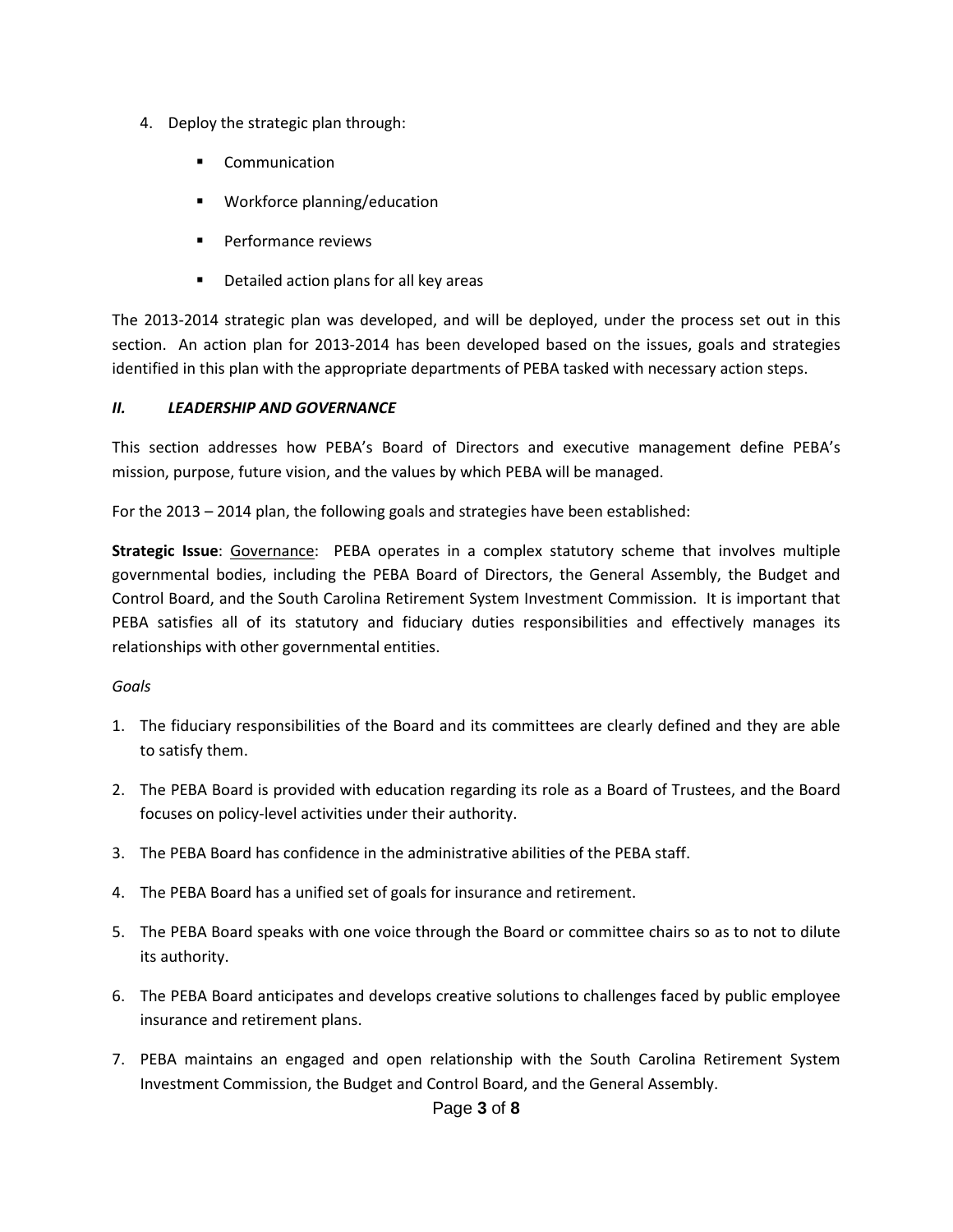### *Broad Strategies*

- 1. Conduct regular and consistent Board training.
- 2. Develop fiduciary responsibility guidance and training.
- 3. Develop and periodically review committee by-laws and charters.
- 4. Refine communication process between Board, committee chairs, and PEBA staff.
- 5. Prioritize goals.
- 6. Develop the agency's governmental relations functions
- 7. Continue to enhance the relationship between PEBA and the RSIC to ensure that all necessary information is exchanged.

## *III. CUSTOMER FOCUS*

This Section addresses how PEBA intends to provide the best quality service to its stakeholders. These stakeholders include participants and dependents covered by its insurance plans, members and beneficiaries of its retirement systems, and interested governmental parties, including participating governmental employers in the plans, the South Carolina General Assembly, the South Carolina Budget and Control Board, and the South Carolina Retirement System Investment Commission.

**Strategic Issue:** Communication: PEBA stakeholders do not have a full understanding of the issues surrounding the provision of benefits to public employees in South Carolina.

## *Goals*

- 1. Stakeholders understand the rationale behind policy decisions regarding PEBA products and services.
- 2. Members are educated on the nature of their benefits in order to make sound decisions regarding their benefit plans.
- 3. Internal staff is informed of policy decisions and understand the impact on their work.

## *Broad Strategies*

- 1. Evaluate current mechanisms of communication with stakeholders.
- 2. Utilize various, cost-effective mechanisms of communications.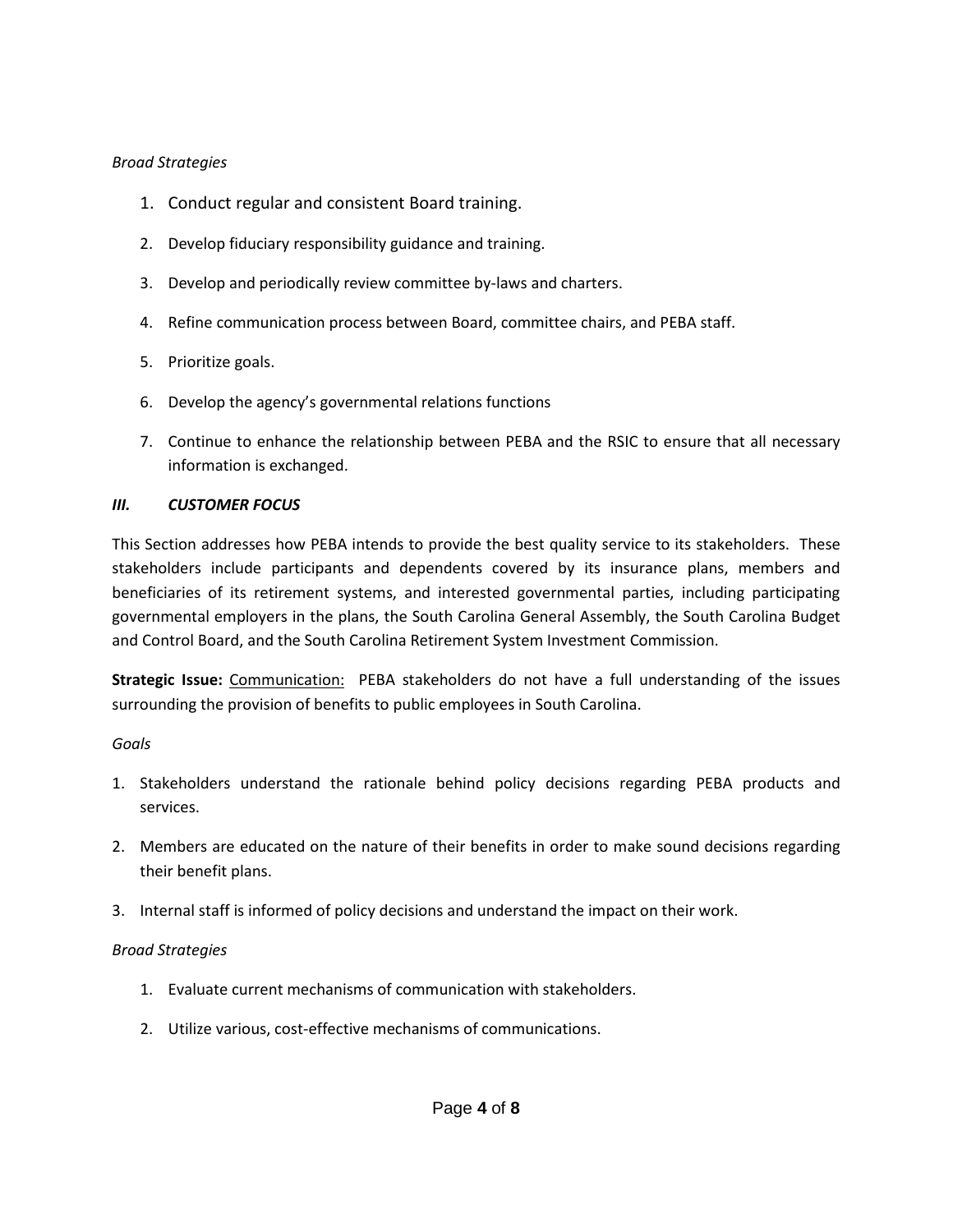- 3. Begin monthly management meetings with line managers and summarize and share results with employees.
- 4. Notify internal staff of the availability of Board meeting minutes; summarize important issues

**Strategic Issue:** Service: PEBA strives for continuous improvement of the level of service provided to members and benefits administrators.

### *Goals*

- 1. Members and benefits administrators are able to receive services through a "one-stop shop".
- 2. PEBA services are rated both cost effective and of high quality.

#### *Broad Strategies*

- 1. Benchmark services to identify gaps.
- 2. Cross-train employees.
- 3. Have one office location.
- 4. Enhance communication regarding value of benefits.
- 5. Seek feedback from members regarding plans provided and allocation of benefits.
- 6. Ensure adequate technical knowledge by providing education and training of PEBA employees to stay current on trends and issues.
- 7. Offer flexible service and communication mechanisms

#### *IV. PLAN MEASUREMENT AND ANALYSIS*

This section addresses how PEBA measures the performance and funding of the plans and programs it administers. The Section also addresses how PEBA analyzes performance data in order to make decisions regarding future directions for the plans and programs.

**Strategic Issue:** Funding and Quality of the Plans: PEBA is under pressure from has responsibility to its stakeholders to control public employee benefit costs while providing maximum benefits. The cost to members and taxpayers is impacted by investment performance, member behavior, competitive developments in relevant labor markets, policy determinations regarding cost-allocations, and the willingness to pay of participants and taxpayers.

## *Goals*

1. Provide the maximum competitively-necessary benefit within the available resources on the most cost-efficient basis.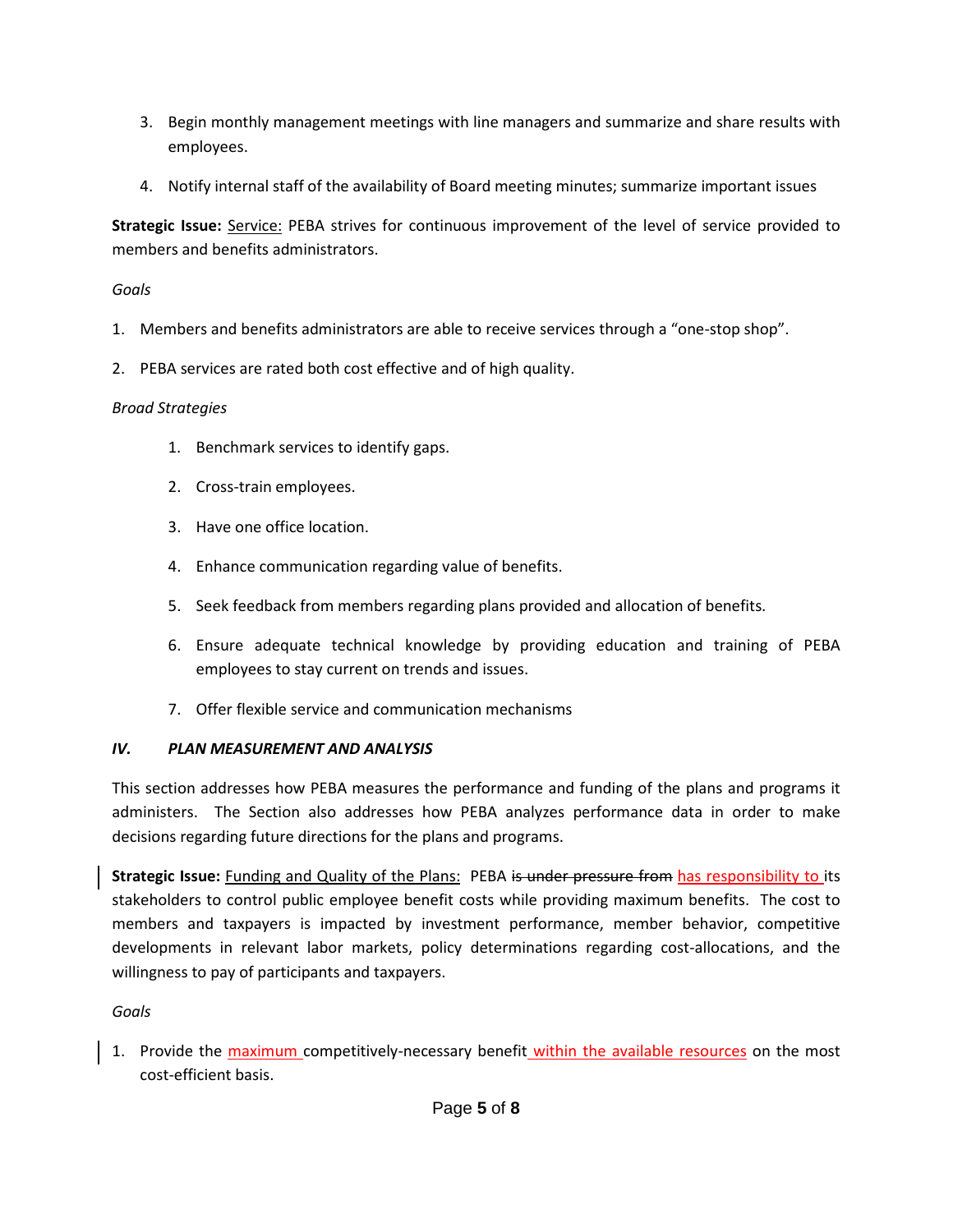- 2. Plans are equitable.
- 3. Funding mechanisms established for the plans are fiscally sound.
- 4. There is progress toward *eliminating unfunded liability* 100% funding.
- 5. Contributions are predictable and reasonable.
- 6. ORP participants are retirement-ready
- 7. PEBA Board will be ready to assume Deferred Compensation duties on January 1, 2014

#### *Broad Strategies*

- 1. Conduct experience studies to set reasonable assumptions.
- 2. Conduct annual valuations.
- 3. Obtain audited financial statements.
- 4. Coordinate and communicate with RSIC on liquidity needs and liability requirements.
- 5. Pilot patient-centered medical homes (PCMH).
- 6. Make appropriate changes to health plan design to improve health outcomes and reduce costs, including changes designed to reduce member behaviors that negatively affect health outcomes.
- 7. Have appropriate contracts in place and monitor vendor and provider performance for both the insurance and retirement plans.
- 8. Ensure plans are in compliance with applicable federal and state rules and regulations.
- 9. Develop rolling three-year plan for health insurance plans.
- 10. Develop internal capability to collect and analyze health care data.
- 11. Ensure employer and member compliance with plan requirements.
- 12. Focus education for ORP participants on retirement readiness
- 13. Adopt best practices concerning plan ORP offerings and structure
- 14. PEBA Board of Directors assumes trustee role for South Carolina Deferred Compensation Program
- *V. WORKFORCE PLANNING*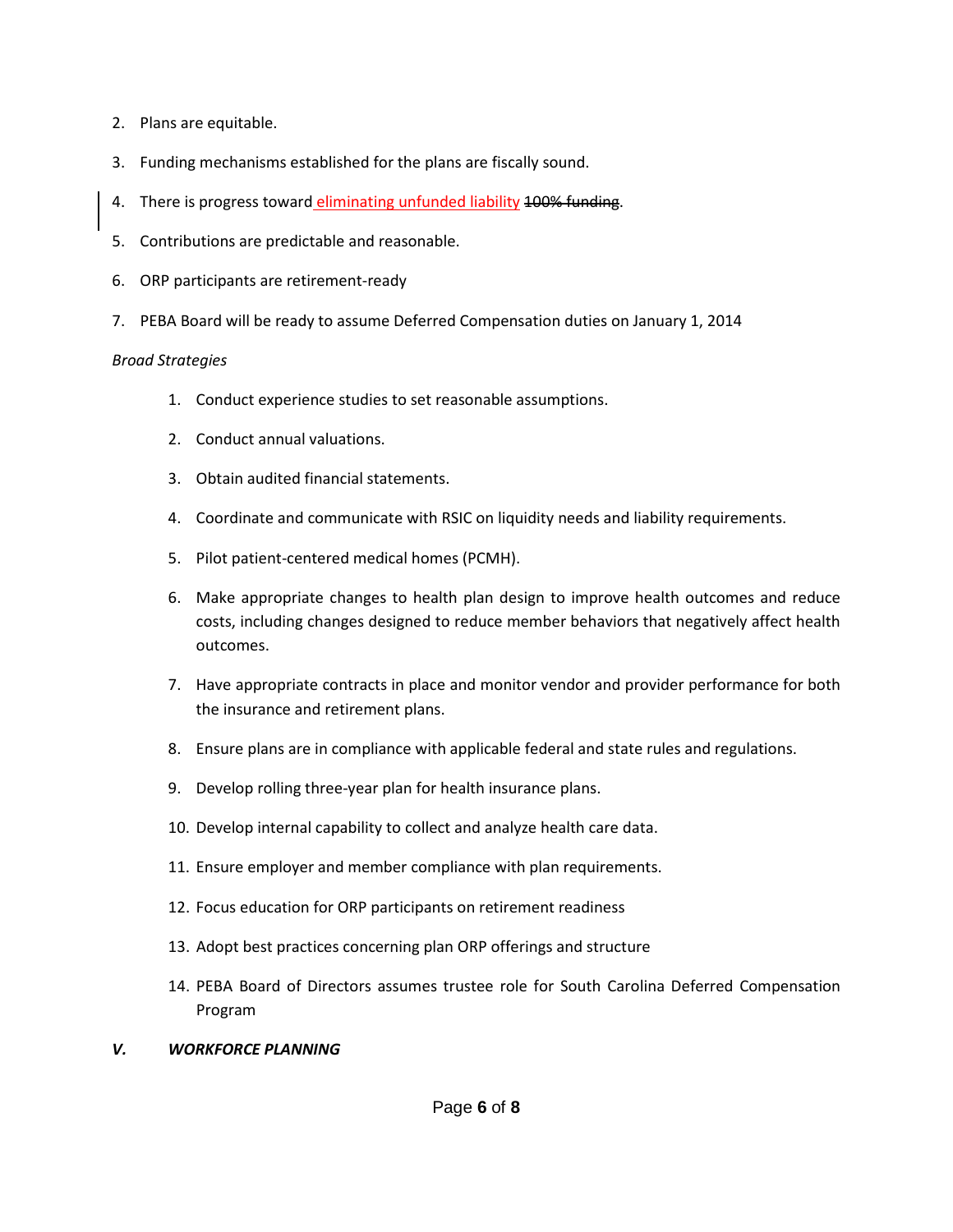This Section addresses how PEBA intends to build a strong workforce, slot people in the right positions, train them, and keep them motivated or engaged to consistently achieve high performance.

**Strategic Issue:** Workforce Planning: Like many organizations, PEBA is faced with staffing challenges brought on by loss of staff due to retirement and new skills requirements due to advances in technology. PEBA has the additional challenge of integrating separate work units into one agency.

## *Goals*

- 1. PEBA has the ability to recruit and maintain a stable, sufficient, and proficient workforce to carry out the strategic goals of the agency.
- 2. PEBA employees see themselves as one agency.
- 3. Integrate EIP and Retirement staffs' functions and responsibilities as appropriate.

## *Broad Strategies*

- 1. Develop a workforce plan.
- 2. Initiate employee engagement activities
- 3. Initiate and continually update employee training related to maintaining necessary skills and improving systems and processes.

## *VI. OPERATIONS MANAGEMENT*

This Section addresses how PEBA will improve its work systems. Work systems consist of both human resources and technological elements. The human resource elements and processes have been addressed in Sections III and V above. For information technology, PEBA's plan for 2013 – 2014 is as follows:

**Strategic Issue:** Information Technology: The agency is currently operating two separate, aging information systems- one for the retirement system and one for the insurance program.

## *Goals*

- 1. PEBA will have a new, integrated system that improves efficiency in operations and effectiveness in service delivery.
- 2. PEBA will, at all times, ensure that its information technology resources are deployed in the most safe and secure manner feasible.

*Broad Strategies*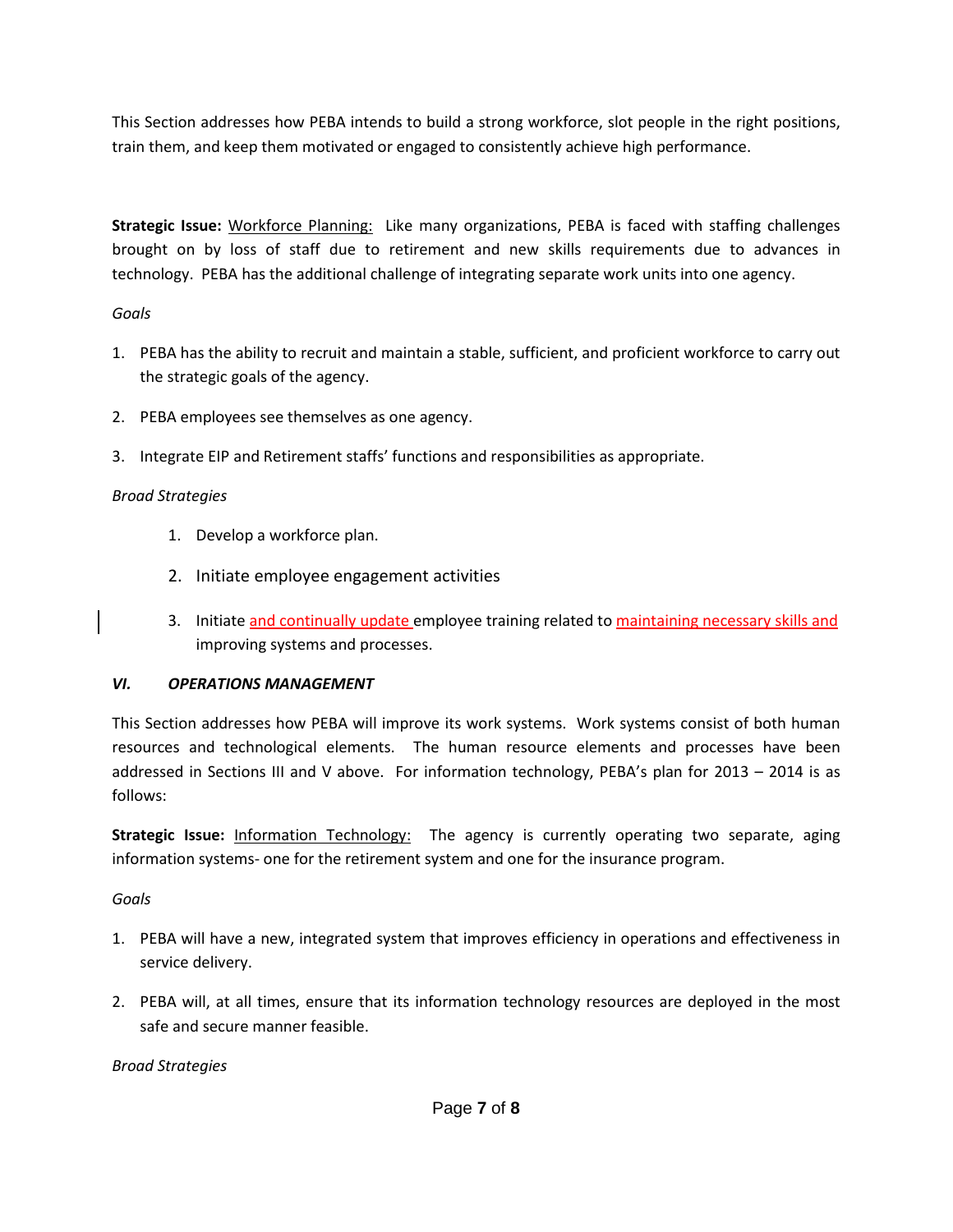- 1. Educate policy makers on needs and costs of system
- 2. Conduct IT assessment
- 3. Implement assessment recommendations
- 4. Develop internal capability to collect and analyze health care data.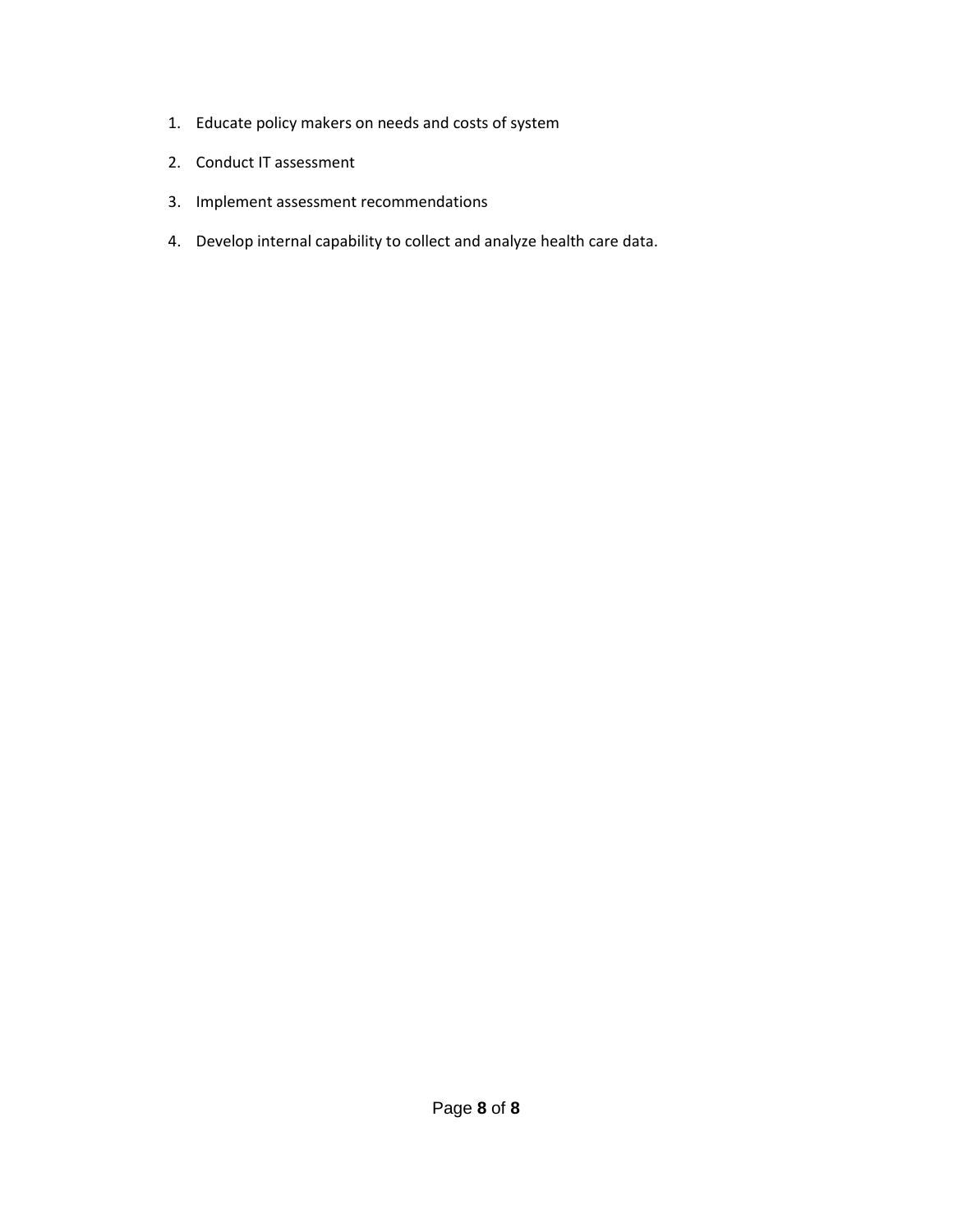### **PUBLIC EMPLOYEE BENEFIT AUTHORITY AGENDA ITEM**

**Meeting Date:** August 21, 2013 **Tab 7** 

### **1. Subject: FAAC Committee Charter As amended and recommended by the FAAC Committee**

**2. What is Board asked to do?** Review and approve.

### **3. Supporting Documents:**

- (a) Attached:
	- FAAC Committee Charter as amended by FAAC on 8.16.13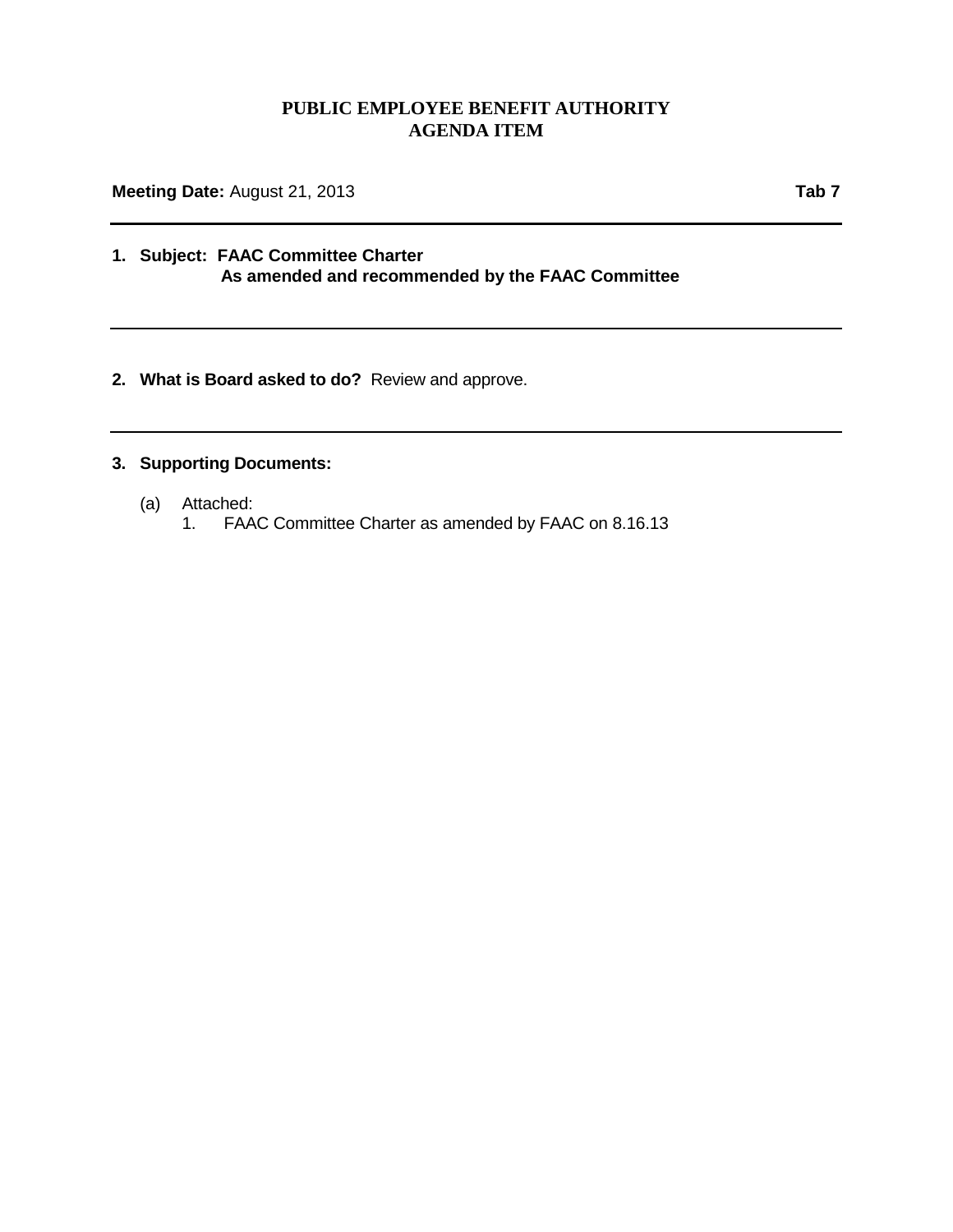## **Finance, Administration, Audit and Compliance Committee Charter [As amended and recommended by the FAAC Committee on 8.16.13]**

- **(A)Purpose:** To make recommendations and reports to the PEBA Board concerning matters of PEBA's governance, administration and operations; financial reporting, audits and budgets; regulatory compliance; and technology platforms, privacy and data security.
- **(B)Authority:** The authority of the Finance, Administration, Audit and Compliance (FAAC) Committee includes information-gathering and advice and recommendations to the Board. The Committee may invite administrators, consultants, staff, external auditors, and/or others to attend meetings and provide pertinent information as necessary. PEBA Board of Directors Bylaws, Section  $V(C)$ .
- **(C)Composition:** The FAAC Committee shall be established pursuant to the process defined in the PEBA Board of Directors bylaws.

## **(D)Meetings**

- (1) The FAAC Committee will meet as circumstances require upon the call of the Committee Chair.
- (2) FAAC Committee meetings shall adhere to the rules outlined in the PEBA Board of Directors Bylaws and with applicable law.
- **(E) Responsibilities:** The FAAC Committee will carry out the following responsibilities:
	- (1) Develop a strategic plan for PEBA governance, administration, financial reporting, auditing and regulatory compliance and make recommendations to the PEBA Board;
	- (2) Monitor PEBA's financial reporting efforts to assess the status of financial reporting, to determine progress toward strategic objectives, and make recommendations to the PEBA Board;
	- (3) Develop the Internal Auditor's reporting and unit structure, responsibilities and job description; [ID1]
	- (4) Monitor PEBA's auditing function through the PEBA internal and external auditors to assess the status of auditing efforts, to determine progress toward strategic objectives, and make recommendations to the PEBA Board;
	- (5) Monitor PEBA's regulatory compliance status to determine progress toward strategic objectives, and make recommendations to the PEBA Board;
	- (6) Review any proposed changes to the governance of PEBA and make recommendations to the PEBA Board;
	- (7) At least annually, review PEBA governance documents to determine compliance with the documents, to determine whether any changes to the governing documents are required and to make recommendations to the PEBA Board;